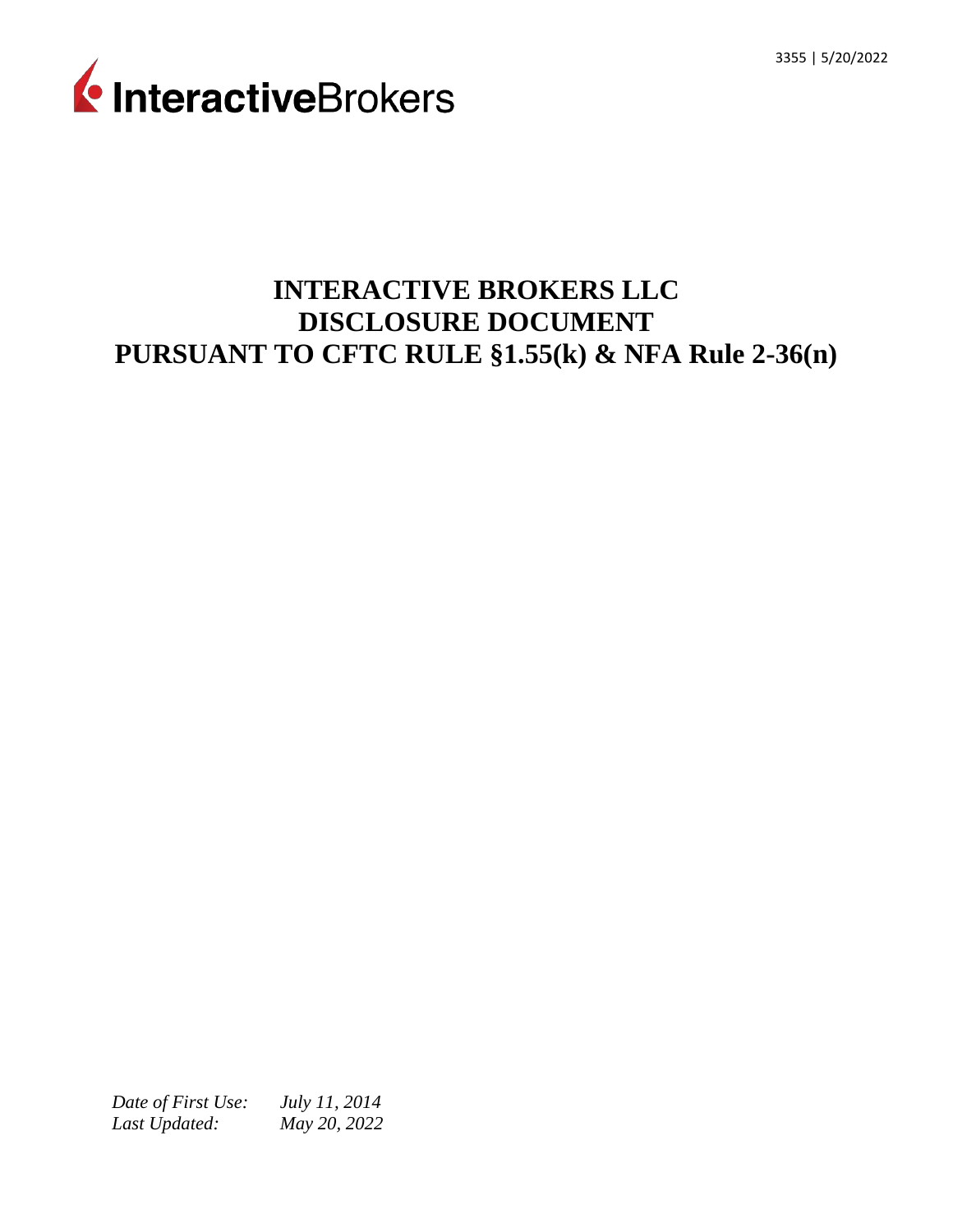## **TABLE OF CONTENTS**

| I.                     |                                                                                                |  |
|------------------------|------------------------------------------------------------------------------------------------|--|
| II.                    |                                                                                                |  |
| Ш.                     | SIGNIFICANT BUSINESS ACTIVITIES AND PRODUCT LINES FOR INTERACTIVE                              |  |
|                        |                                                                                                |  |
| IV.                    | DESCRIPTION OF INTERACTIVE BROKERS' CUSTOMER BUSINESS 11                                       |  |
| $\mathbf{V}_{\bullet}$ |                                                                                                |  |
|                        |                                                                                                |  |
|                        |                                                                                                |  |
|                        |                                                                                                |  |
| VI.                    | <b>DESCRIPTION OF HOW CUSTOMER FUNDS ARE TREATED AT INTERACTIVE</b>                            |  |
|                        |                                                                                                |  |
|                        |                                                                                                |  |
|                        |                                                                                                |  |
|                        |                                                                                                |  |
|                        |                                                                                                |  |
|                        |                                                                                                |  |
|                        |                                                                                                |  |
|                        |                                                                                                |  |
|                        |                                                                                                |  |
|                        |                                                                                                |  |
|                        |                                                                                                |  |
|                        |                                                                                                |  |
|                        |                                                                                                |  |
| VII.                   | <b>INFORMATION REGARDING INTERACTIVE BROKERS' DESIGNATED SELF-</b>                             |  |
|                        |                                                                                                |  |
|                        | IX. OVERVIEW OF CUSTOMER FUND SEGREGATION AND COLLATERAL                                       |  |
|                        |                                                                                                |  |
|                        |                                                                                                |  |
|                        |                                                                                                |  |
|                        |                                                                                                |  |
|                        |                                                                                                |  |
|                        | Excess Funds Maintained in Customer Segregated Account(s) and 30.7 Account(s) to Provide Extra |  |
|                        |                                                                                                |  |
|                        |                                                                                                |  |
|                        |                                                                                                |  |
| X.                     |                                                                                                |  |
| XI.                    |                                                                                                |  |
| XII.                   | SUMMARY OF RISK PRACTICES, CONTROLS AND PROCEDURES30                                           |  |
|                        |                                                                                                |  |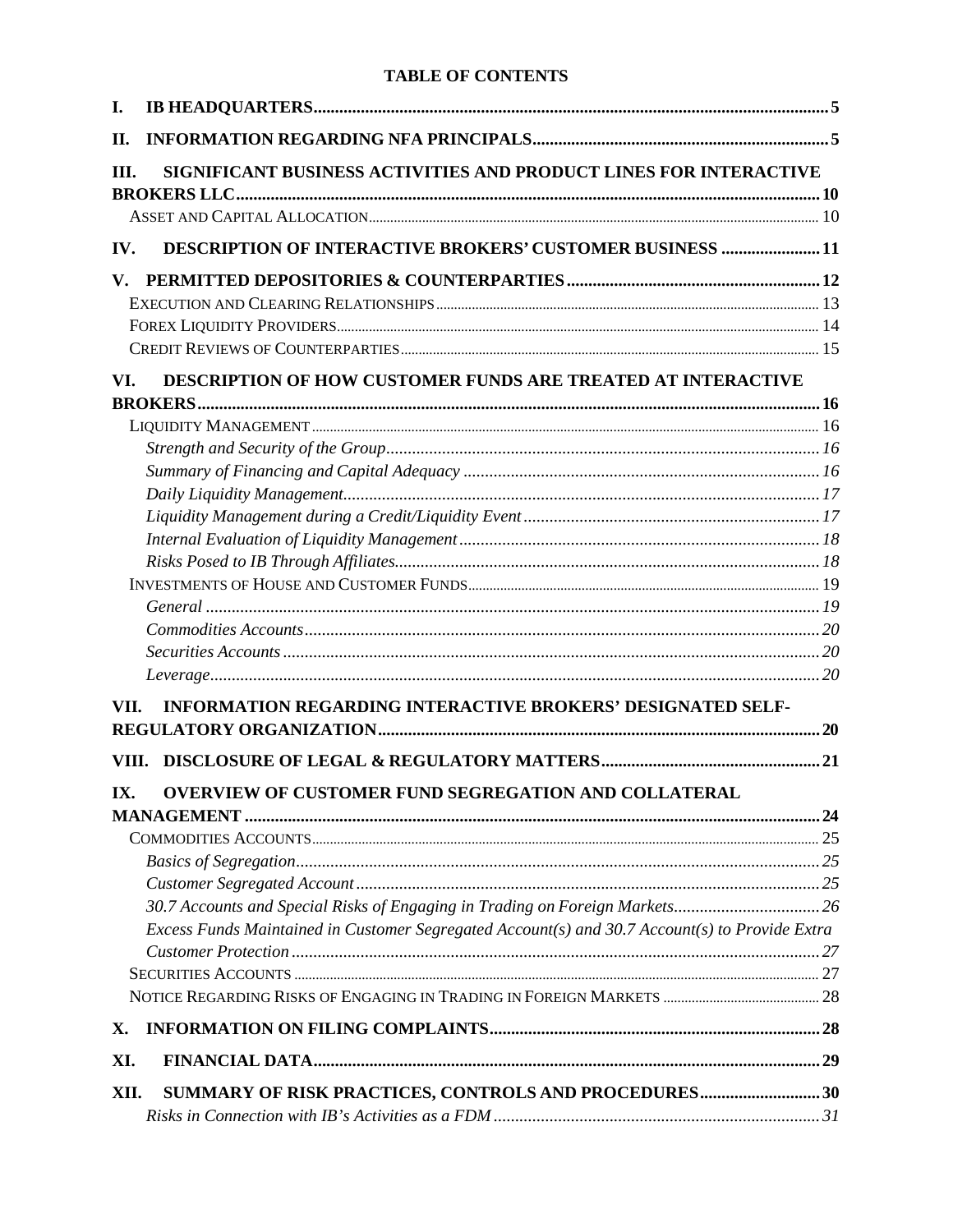This document is intended to provide material information about Interactive Brokers LLC ("Interactive" or "IB"), its business lines and risk management practicesto existing and prospective customers. Much of the information included in this document can be found on the IB website at [www.interactivebrokers.com.](http://#) A paper copy is available upon request.

Interactive is an agency-only, direct market access broker-dealer and Futures Commission Merchant ("FCM") that provides execution, clearing and settlement services for customer transactions. Our business primarily encompasses securities and commodities brokerage for customers. IB is also registered as a Forex Dealer Member ("FDM"), and provides customers with the ability to trade over the counter spot forex. Interactive differs from a traditional brokerage firm because it does not employ any human "brokers" or "advisors" that manage customer accounts. All trading in an IB customer account is self-directed by the customer or by an advisor chosen by the customer. Interactive customer service personnel are specifically prohibited from providing advice, including but not limited to investment, trading or tax advice to customers. Trades are generally entered by the customer on a personal computer or portable electronic device and transmitted over the Internet to Interactive for execution on various exchanges and market centers.

IB is extensively regulated by U.S. federal and state regulators, foreign regulatory agencies and multiple exchanges and self-regulatory organizations ("SROs") of which IB is a member. As a registered FCM, IB is subject to the Commodity Exchange Act and rules promulgated by the Commodity Futures Trading Commission ("CFTC"), the National Futures Association ("NFA") and the commodities exchanges of which the firm is a member. As a U.S. broker-dealer, IB is also subject to the Securities Exchange Act of 1934 (the "Exchange Act") and the rules promulgated thereunder, and is regulated by the Securities and Exchange Commission ("SEC"), the Financial Industry Regulatory Authority ("FINRA") and other SROs and exchanges of which the firm is a member.

Interactive is a subsidiary of IBG LLC (the "Group"), which is the holding company for IB and its proprietary trading and brokerage affiliates. This document focuses on the activities of Interactive, but we encourage you to review the Interactive Brokers Group, Inc. ("IBG, Inc.") Annual Report available at https://investors.interactivebrokers.com/ir/main.php. IBG, Inc. is the publicly-traded holding company of the Group. The IBG, Inc. Annual Report provides information on IBG, Inc. and other Group companies.

Except as otherwise noted below, the information set out is as of March 31, 2022. Interactive will update this information annually and as necessary to take into account any material change to its business operations, financial condition or other factors that may be material to a customer's decision to do business with IB. Please note that IB's business activities and financial data are not static and may change throughout any 12-month period.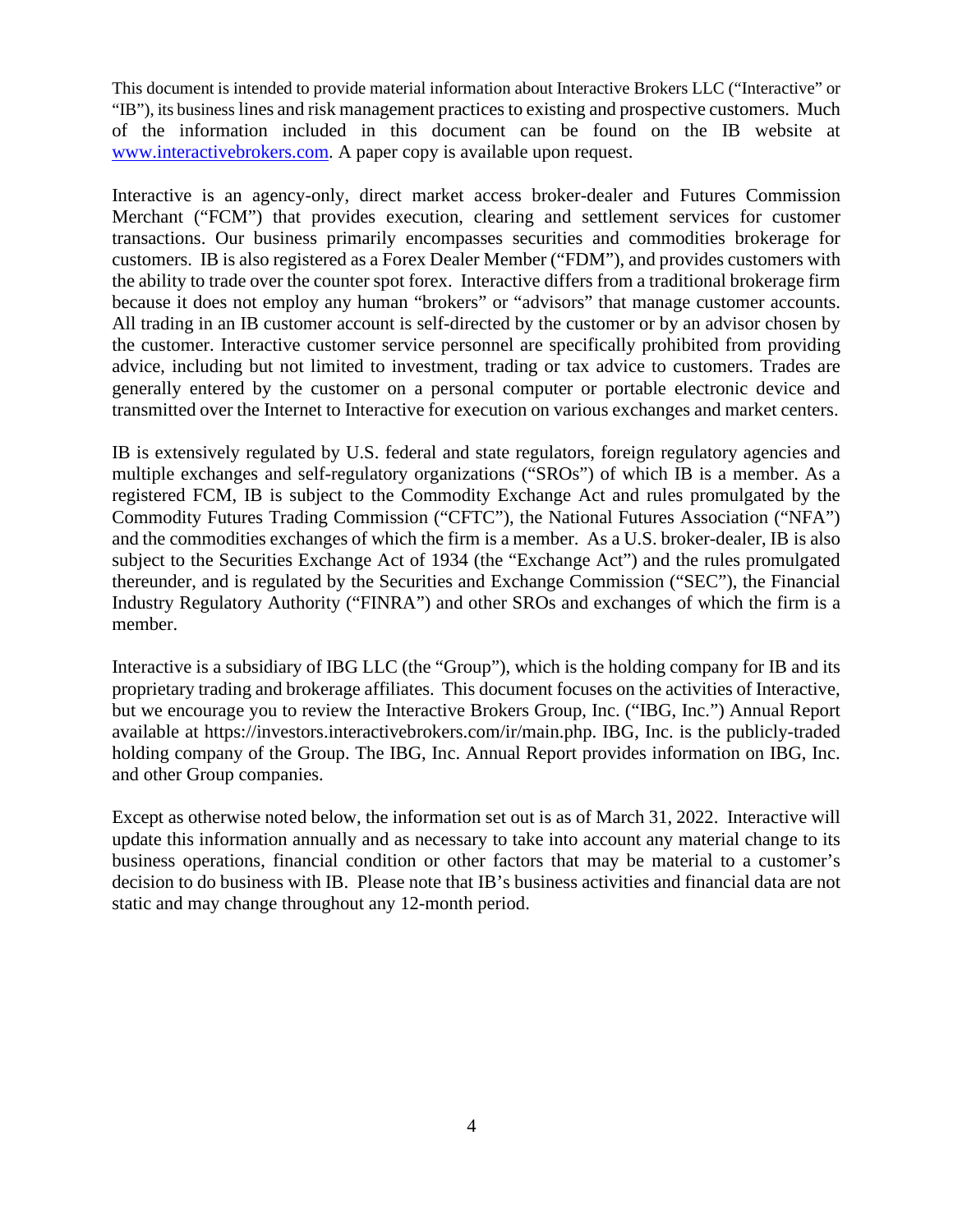## <span id="page-3-0"></span>**I. IB Headquarters**

Interactive's headquarters is located at:

One Pickwick Plaza Greenwich, CT 06830 203-618-5700 (phone) 203-618-7731(fax) [www.interactivebrokers.com](http://#) [email: help@interactivebrokers.com](http://#)

The firm also maintains an office in Chicago, Illinois and in various locations overseas. Additional contact information is available on the Help & Contacts section of the IB website. General inquiries may be submitted to IB via the link on the IB website at [https://www.interactivebrokers.com/help.](http://#)

## <span id="page-3-1"></span>**II. Information Regarding NFA Principals**

The following is a list of IB principals registered with the NFA. For each, we have included a summary of his or her background and details concerning his or her responsibilities at IB.<sup>1</sup>

#### **Thomas Peterffy**

*Chairman* 777 S. Flagler Drive, Suite 802 West Palm Beach, FL 33401

Mr. Peterffy has been at the forefront of applying computer technology to automate trading and brokerage functions since 1977 when he purchased a seat on the American Stock Exchange, trading as an individual marker maker in equity options. Mr. Peterffy was among the first to apply a computerized mathematical model to continuously value equity option prices. By 1986, Mr. Peterffy had developed and employed a fully integrated, automated market making system for stocks, options and futures. As this pioneering system extended around the globe, online brokerage functions were added and, in 1993, Interactive was formed. Mr. Peterffy was also extremely influential in the formation and structuring of the Boston Options Exchange and the International Securities Exchange.

<sup>&</sup>lt;sup>1</sup> Please note that these principals may hold other titles for various Group companies. Unless otherwise noted, the titles listed are those each principal holds at IB.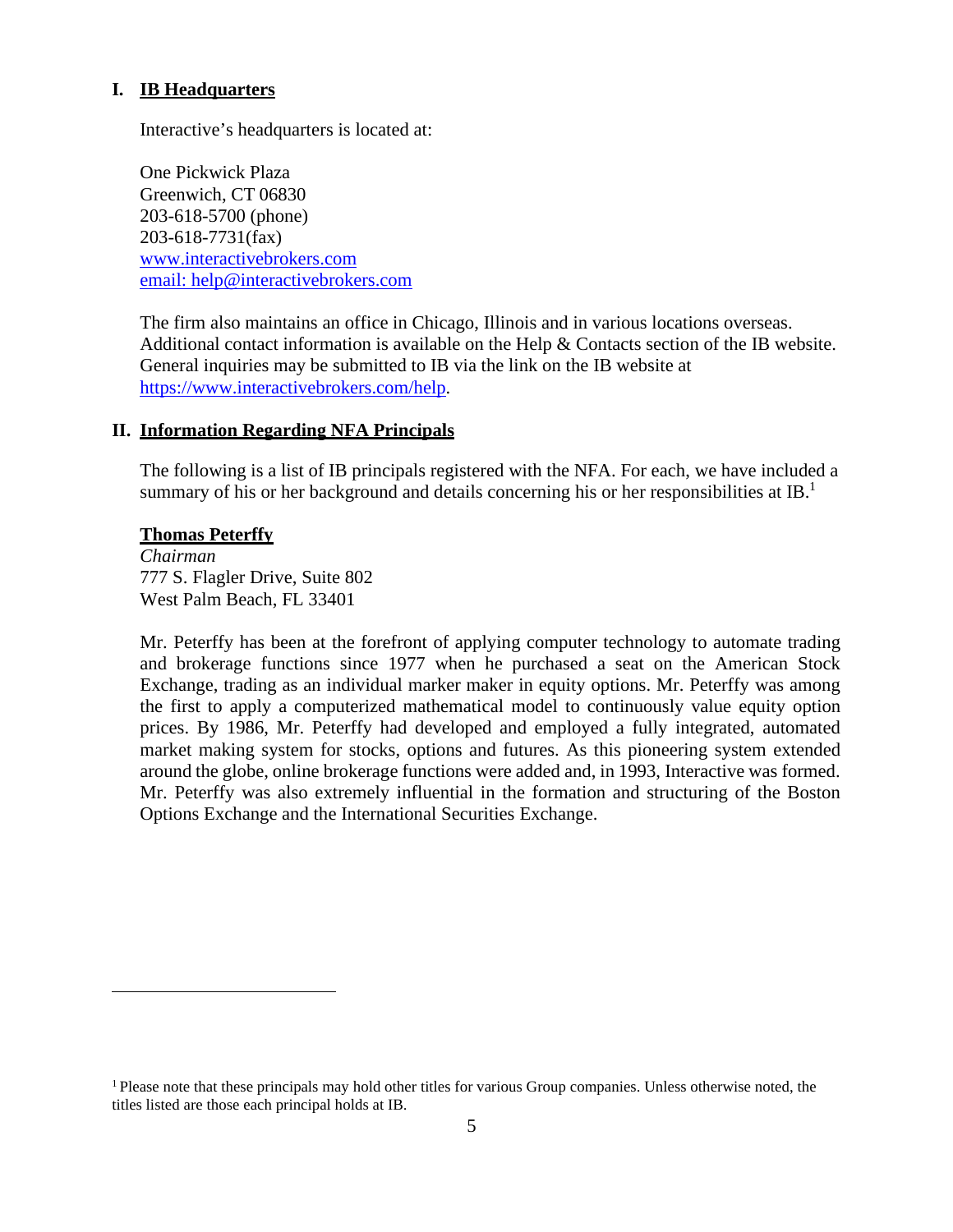## **Milan Galik**

*Chief Executive Officer*  One Pickwick Plaza Greenwich, CT 06830

Mr. Galik is responsible for overseeing all corporate functions at Interactive. Mr. Galikjoined Interactive in 1990. Mr. Galik has been a member of the Interactive Brokers Group Board of Directors since its initial public offering in 2007.

#### **Jeffrey A. Bauch**

*Director, Internal Compliance* 209 South LaSalle Street  $11<sup>th</sup>$  Floor Chicago, IL 60604

Mr. Bauch is responsible for overseeing IB's Internal Compliance group, including the registration and licensing of the IB companies and employees. Mr. Bauch has been with IB and its affiliated companies since 1999.

## **Paul J. Brody**

*Secretary* One Pickwick Plaza Greenwich, CT 06830

Mr. Brody is responsible for several areas of IB as well as other Group companies, including internal administration, finance, accounting, clearing and banking relationships. Mr. Brody, who joined the Group in 1987, also serves as a director and/or officer for various Group subsidiaries. From 2005 to 2012 Mr. Brody served as a director of The Options Clearing Corporation ("OCC") (and for a portion of that time as member Vice Chairman), of which Interactive Brokers Securities Services LLC (IB's affiliate) and Interactive are members. He also served as a director of Quadriserv Inc., an electronic securities lending platform provider, from 2009 to 2014. Mr. Brody worked in the commodities business prior to joining the Group.

## **Jonathan Chait**

*Exec. Vice President and Chief Operating Officer* Gotthardstrasse 3 6301 Zug Switzerland

Mr. Chait began working for the Group in 1984, and worked in the securities industry prior to that time. He is responsible for and oversees IB's customer-facing operations worldwide and is the chief person responsible for managing IB's global risk exposure.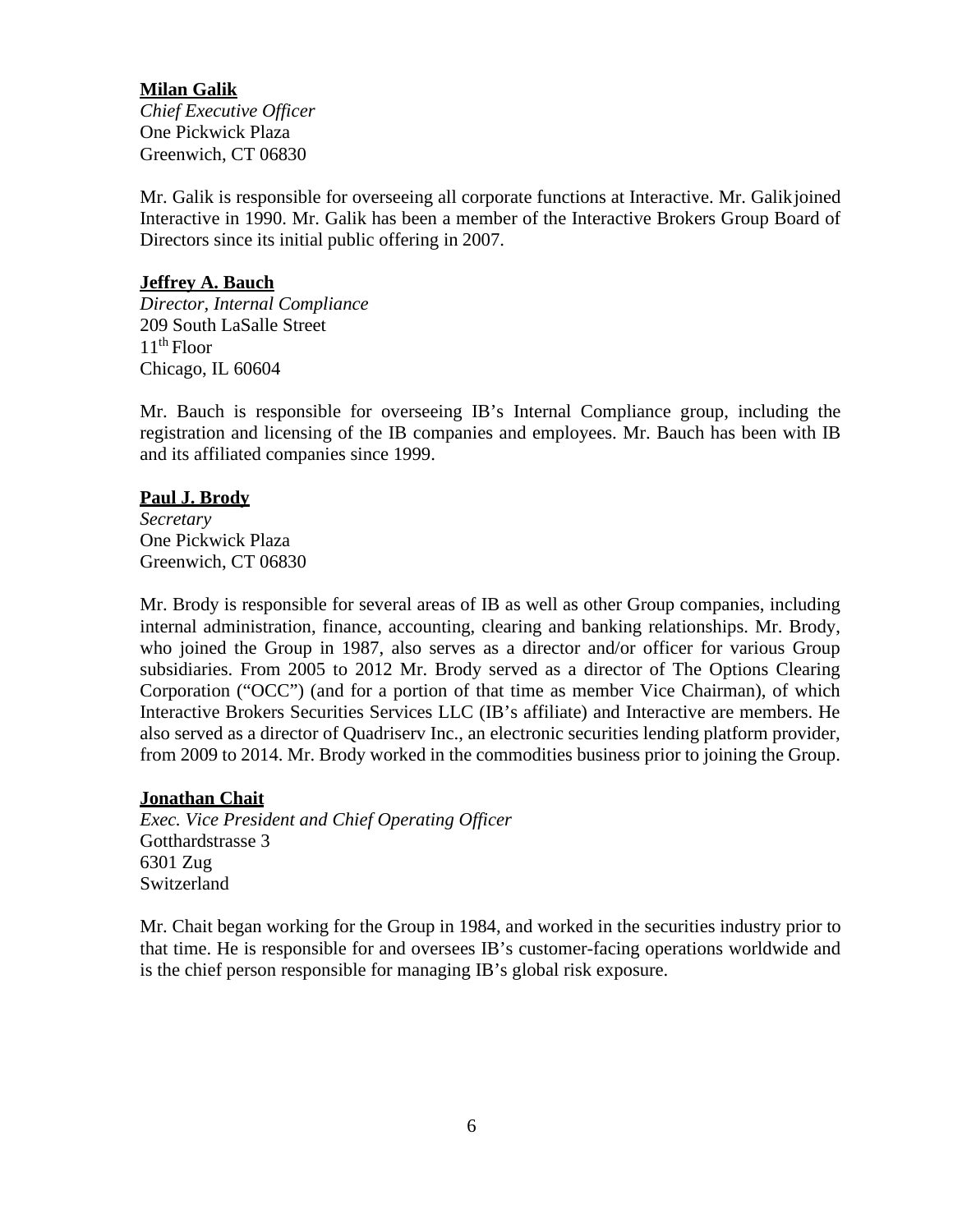# **Jonathan M. Gelman**

*Chief Compliance Officer*  Two Pickwick Plaza Greenwich, CT 06830

Mr. Gelman is IB's Chief Compliance Officer. He is responsible for overseeing the firm's compliance with applicable regulations, providing advice on business and policy issues, and acting as liaison between the firm and its regulators. Prior to joining Interactive, Mr. Gelman served as Compliance Officer with Brown Brothers Harriman & Co and JP Morgan Securities, as well as working in FINRA Market Regulation.

## **Jeffrey D. Fox**

*Chief Regulatory Officer* 2200 Pennsylvania Avenue, NW Suite 280E Washington, DC 20037

Mr. Fox is IB's Global Chief Regulatory Officer. He is responsible for the coordination of the Group's global compliance operations and also provides legal advice to Interactive. Prior to joining IB in 2010, Mr. Fox was a litigation partner with Goodwin Procter LLP*.*

## **David E. Friedland**

*Managing Director, Asian Operations* 2 Pacific Place, Suite 1512 88 Queensway Admiralty, Hong Kong

Mr. Friedland has over 25 years' experience in the securities business and has been with the Group companies for the majority of that time. He began and manages the Asian operations of Timber Hill LLC and Interactive, supervising the firms' risk management policies and heading Timber Hill's Asian derivatives trading desk.

#### **James Menicucci**

*Principal Financial Officer and Regulatory Reporting Director* Two Pickwick Plaza Greenwich, CT 06830

Mr. Menicucci is IB's Principal Financial Officer and the Global Head of Financial and Regulatory Reporting. He is responsible for financial and regulatory functions for IB. Prior to joining IB in 2015, Mr. Menicucci worked at the Financial Industry Regulatory Authority as a Principal in Risk Oversight and Operational Risk division and served as a subject matter expert on numerous topics including Customer Protection, Funding and Liquidity, Credit and Operational Risk.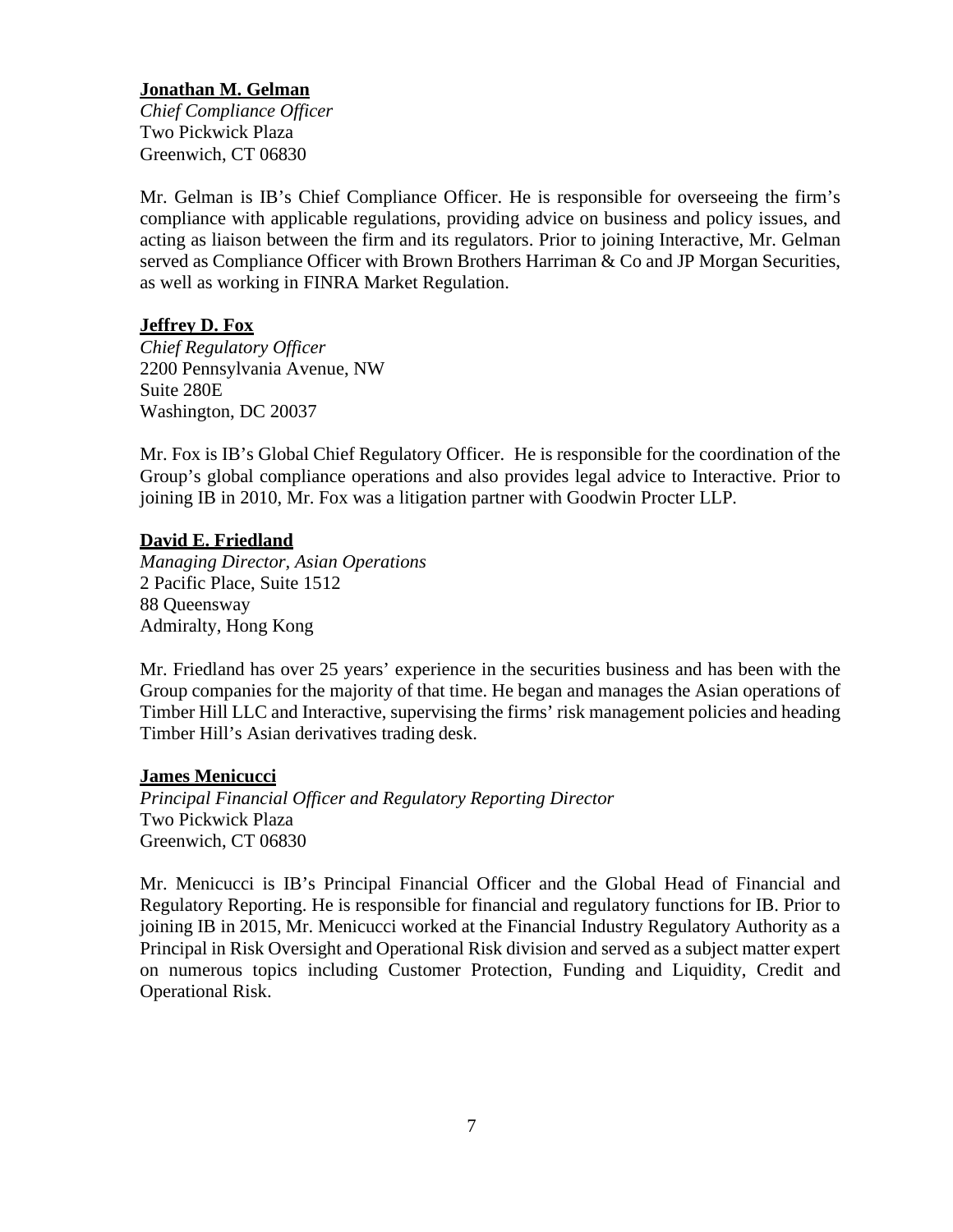## **John Courtney Malcarney**

*Director, Client Services*  Gotthardstrasse 3 6301 Zug Switzerland

Mr. Malcarney is responsible for IB's European business development and manages Group client services teams in Europe and India. Prior to joining IB in 2015, Mr. Malcarney held various positions in the financial industry including working on the proprietary trading sideof IBKR Financial Services AG, where he was responsible for Structured Products (including IBFP Structured Products and ETFs).

#### **Thomas F. Moser**

*Forex Platform Manager*  Gotthardstrasse 3 6301 Zug **Switzerland** 

Mr. Moser has been with the Group since 2001 and worked in the financial industry prior to that time. At IB, Mr. Moser is responsible for building and maintaining relationships with IB's forex counterparties and supervising IB's daily forex business, including, but not limited to, addressing potential trade issues, monitoring risk parameters and reviewing the functionality of IB's forex platform. Prior to joining the Group, Mr. Moser held several positions in the industry, including trading convertible bonds and foreign exchange and managing a hedge fund.

#### **Chi Ling (Mary) Ng**

*Senior Manager, Trade and Risk* 2 Pacific Place, Suite 1512 88 Queensway Admiralty, Hong Kong

Ms. Ng supervises the customer service group in Hong Kong. Her responsibilities include handling customer trade-related issues and monitoring customer accounts for margin compliance. Prior to joining IB in 2005, Ms. Ng worked in the China Tax Department of Pricewaterhouse Coopers Ltd. and was an Assistant Vice President in the China Research and Advisory Department of Mizuho Corporate Bank Ltd.

#### **Steven J. Sanders**

*Senior Vice President, Marketing & Product Development* One Pickwick Plaza Greenwich, CT 06830

Mr. Sanders has been with Interactive since 2001 and worked in the financial services industry for many years prior to that time. At IB, Mr. Sanders supervises the firm's marketing program and educational tools for customers. He is also responsible for the operation and supervision of IB's front-end account management system as well as display level customer reporting.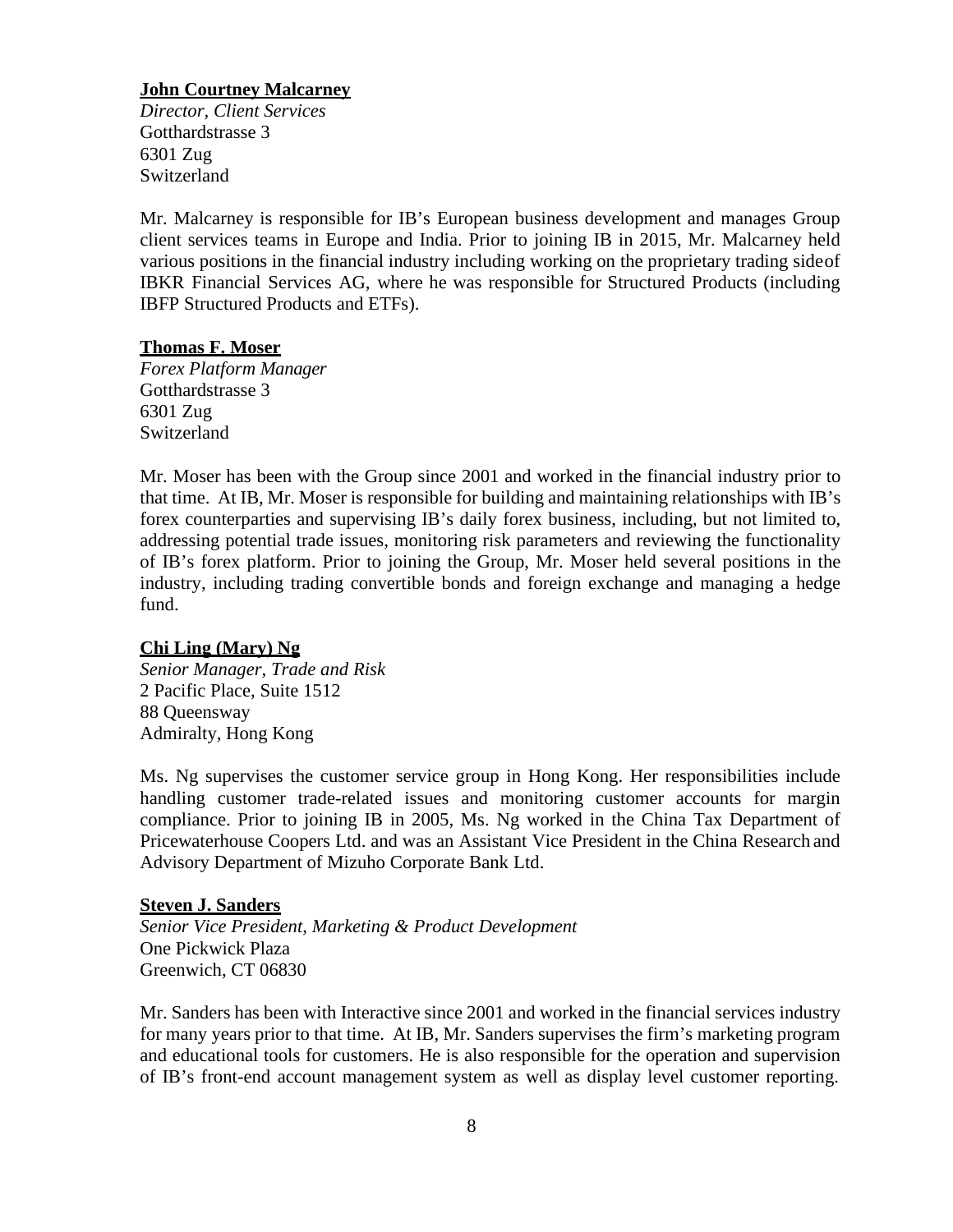Prior to joining IB, Mr. Sanders held many positions in the securities industry, including working as a broker and a capital markets Certified Public Accountant.

## **Kengning Shao-Chen**

*Treasurer* One Pickwick Plaza Greenwich, CT 06830

Ms. Shao-Chen oversees treasury functions for Interactive as well as for its global affiliates. Her responsibilities focus on supervising the firm's cash and asset management as well as the firm's liquidity. Ms. Shao-Chen joined the Group in 2000 in the Treasury department, holding various treasury and managerial finance positions within the Group's Treasury team.

## **Christopher James Sorcic**

*Risk Manager* 209 South LaSalle Street  $10^{th}$  Floor Chicago, IL 60604

Mr. Sorcic is a Risk Manager on the IB Trade Desk and holds several series licenses. In connection with his primary responsibility of managing risk to the firm and its customers, Mr. Sorcic is involved in risk reporting, reviewing margin scenarios and analyzing customer accounts for margin and trade-related issues.

## **Allan Doi Ki Tang**

*Senior Manager, Trade and Risk* 2 Pacific Place, Suite 1512 88 Queensway Admiralty, Hong Kong

Mr. Tang supervises the Hong Kong Trade and Risk group and is involved in managing the firm's risk on a daily basis. His responsibilities include handling customer trade inquiries and acting as a liaison with IB's other customer service desks around the world, reviewing and adjusting margin requirements based on risk and regulatory requirements and monitoring order routing efficiencies. Prior to joining IB in 2008, Mr. Tang spent several years as an Investment Representative dealing in U.S. and Canadian equities and equity options at TD Waterhouse Discount Brokerage Canada Inc. in Toronto.

## **Joseph T. McGovern**

*Manager, Trade Issues* 209 South LaSalle Street, 10<sup>th</sup> Floor Chicago, IL 60604

Mr. McGovern holds multiple series licenses and manages a team in the Interactive Trade Group. His team handles trading and margin issues. Prior to joining IB Mr. McGovern was the Managing Director Principal of Bear Stearns & Co. Inc. Chicago Board of Trade operations.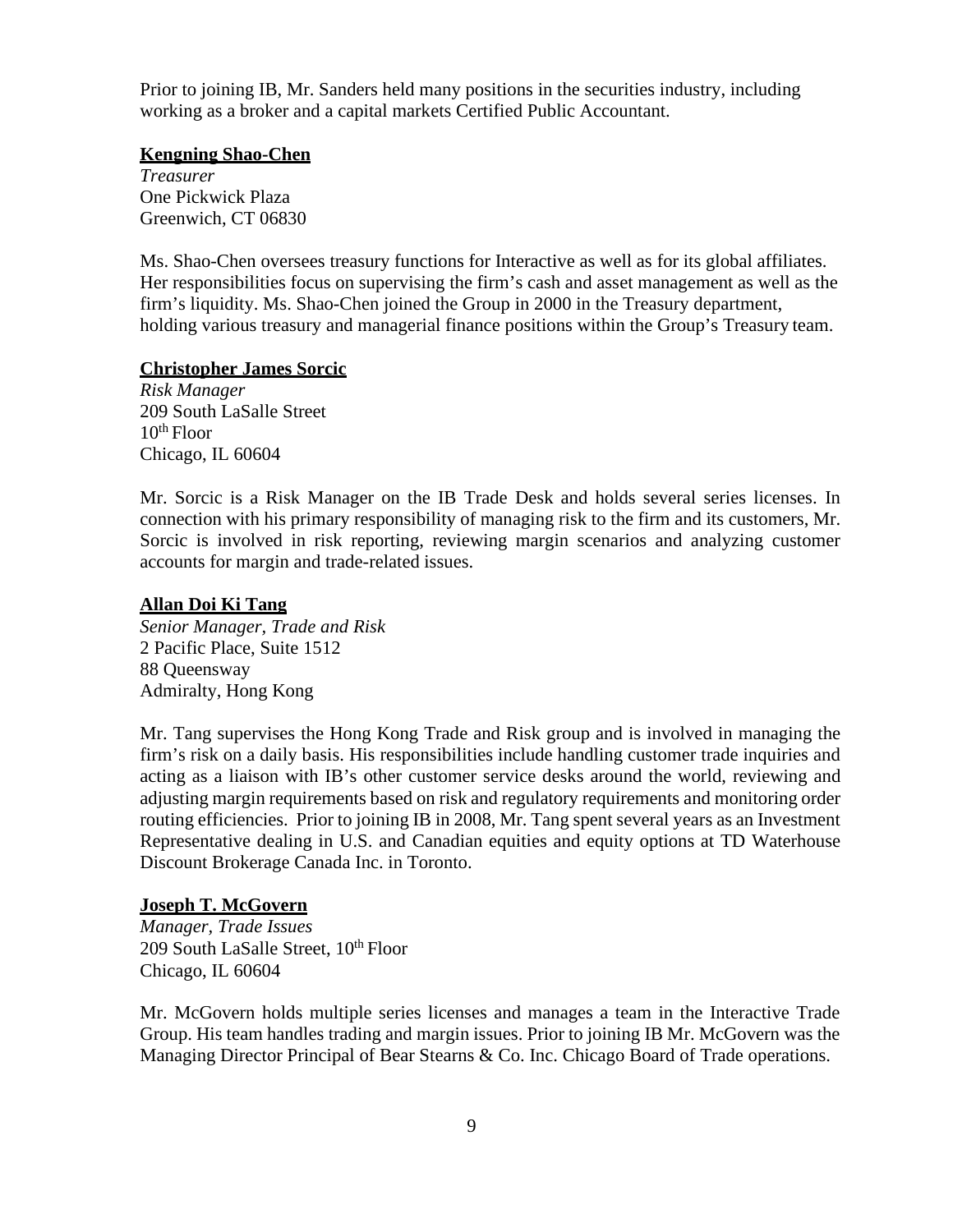## **Andrea Servalli**

*Supervisor, Client Services*  Gotthardstrasse 3 6301 Zug Switzerland

Mr. Servalli is responsible for IB's European risk team and trade desk, supervising the Zug and London teams. Prior to joining IB in 2016, Mr. Servalli held various positions at Honestamp, European Commission, Ferrero and CACEIS.

# **IBG LLC**

*Managing Member*  One Pickwick Plaza Greenwich, CT 06830

IBG LLC is the holding company for IB's proprietary trading, market-making and brokerage affiliates and is the managing member of IB. IBG LLC does not conduct any external business operations other than holding certain investment positions for the Group.

# <span id="page-8-0"></span>**III.Significant Business Activities and Product Lines for Interactive Brokers LLC**

IB is an electronic brokerage firm. With the exception of certain trades to hedge currency exposure and hedge interest rates, IB does not conduct proprietary trading. Additionally, IB does not trade against customer orders.

IB's primary business lines include online brokerage services for public securities and commodities customers. We have included the information below to demonstrate the allocation of IB's capital and assets between these business lines.

## *Asset and Capital Allocation2*

The tables below provide an approximate allocation of IB's capital and assets between itstwo primary business lines: securities brokerage and commodities brokerage. Some amounts are not specifically allocated to a particular business line and are categorized as firm capital/assets.

| <b>Capital Allocation</b>                                   |         |  |
|-------------------------------------------------------------|---------|--|
| Securities allocation                                       | 26%     |  |
| Commodities allocation                                      | .5%     |  |
| Other cash, cash equivalents and receivables <sup>(1)</sup> | 69%     |  |
| <b>Total</b>                                                | $100\%$ |  |

<sup>&</sup>lt;sup>2</sup> Asset and Capital Allocation data is current as of March 31, 2022. All numbers are rounded up.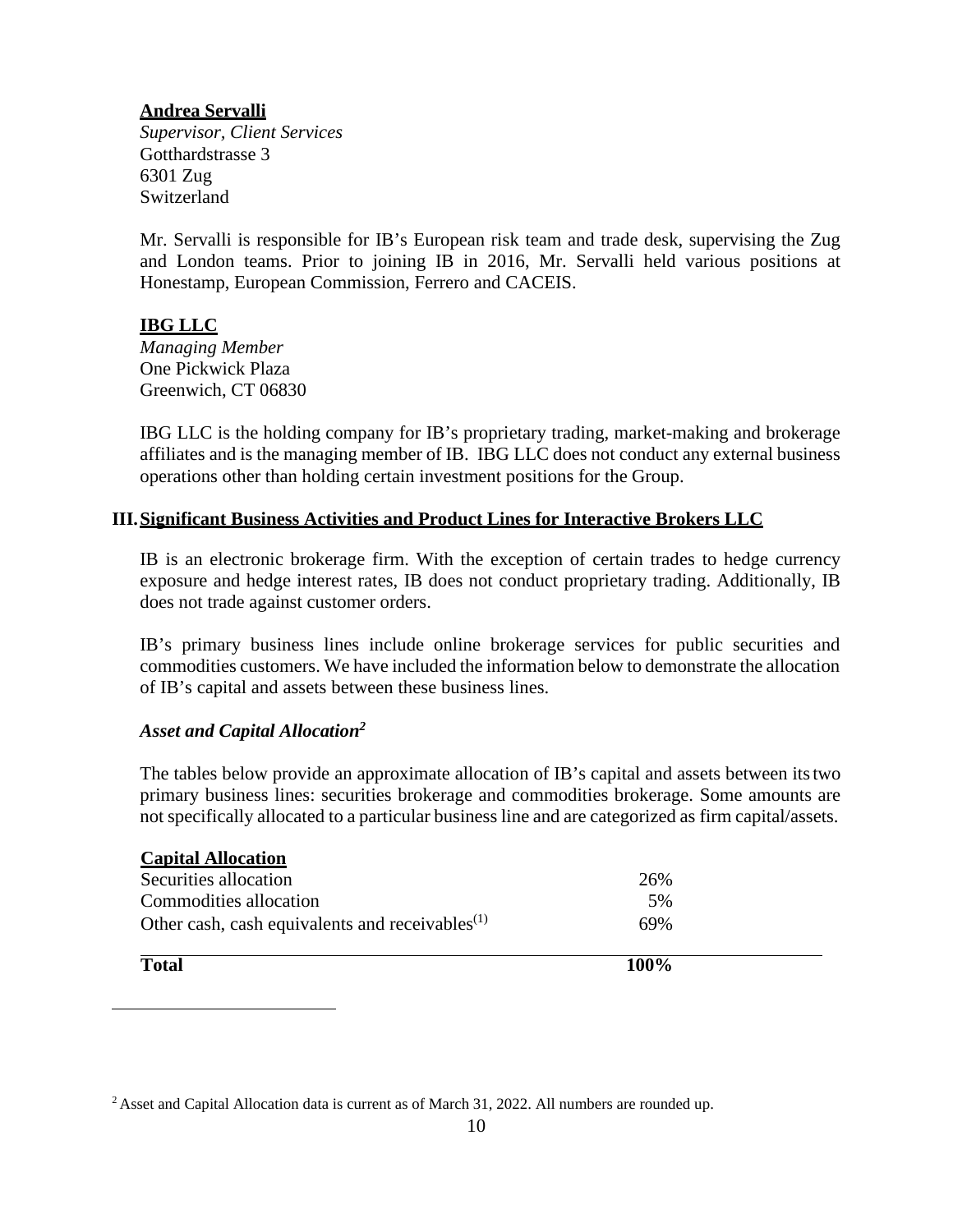| <b>Asset Allocation</b>                                                  |      |  |
|--------------------------------------------------------------------------|------|--|
| Securities Allocation                                                    | 85%  |  |
| Commodities allocation                                                   | 8%   |  |
| Other cash, cash equivalents and receivables <sup><math>(2)</math></sup> | 7%   |  |
| <b>Total</b>                                                             | 100% |  |

## **Notes:**

- (1) Other cash, cash equivalents and receivables consists of the firm's cash and equivalents that cannot be allocated to IB's principal business lines: (i) securities brokerage and (ii) commodities brokerage. The receivables represent deposits with brokers, dealers and clearing organizations.
- (2) Included in this amount are monies included in international customer protection computations, which cannot be allocated to business segments.

#### <span id="page-9-0"></span>**IV. Description of Interactive Brokers' Customer Business**

As an electronic broker, IB executes, clears and settles trades globally for both institutional and individual customers. Capitalizing on the technology originally developed for the market making business of its affiliates, IB's systems provide its customers with the capability to monitor multiple markets around the world simultaneously and to execute trades electronically in these markets at a low cost, in multiple products and currencies from a single universal trading account.

Since launching the business in 1993, IB and its affiliates have grown to serve more than 1,680,000 institutional and individual brokerage customers from more than 200 countries. IB's customer base consists primarily of sophisticated investors and institutional traders. IB customers have access to securities and futures markets around the world, including in the U.S., Canada, Mexico, Europe, Australia, Hong Kong, India, Japan, Singapore and South Korea. A full listing of the products offered and the markets available to IB customers can be found at [https://www.interactivebrokers.com/exchanges.](http://#)

IB offers the following account types to its clients:

Trader & Investor Accounts:

- Individual
- Joint
- Trust
- UGMA/UTMA
- IRA

Institutional Accounts:

- Organization and Pool
- Proprietary Trading Group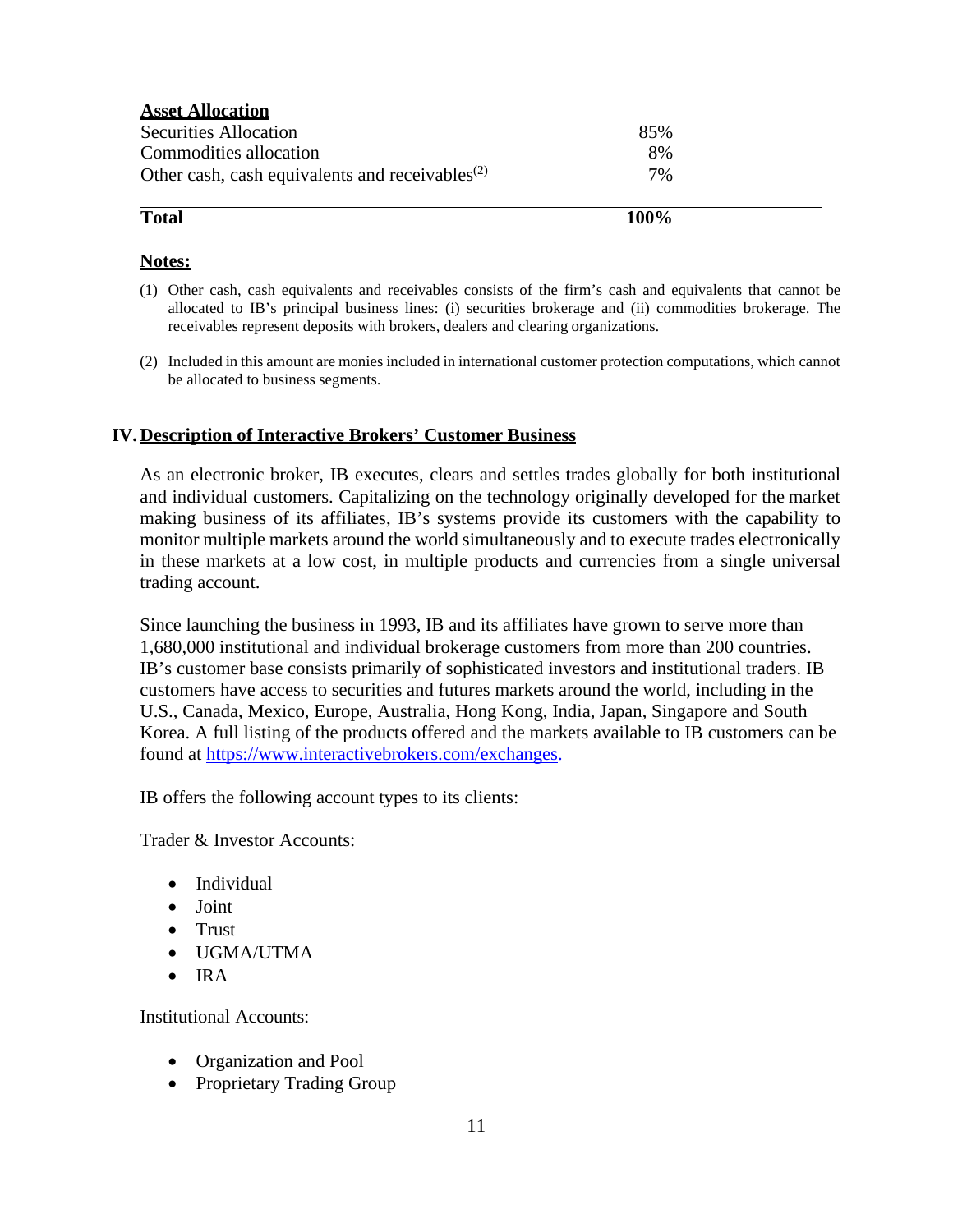- Hedge/Mutual Fund
- Advisor
- Introducing Broker

IB offers execution and clearing services to customers. Some customers may choose an "execution-only" account that allows them to clear their trades at another broker. In addition, some prime brokerage customers may execute trades through another broker and clear through IB.

IB offers access to more than 140 markets around the world where clients have the ability to trade various products, including stocks, options, futures, bonds, mutual funds and spot forex currency pairs in more than 25 currencies.

Customers can hold balances in multiple currencies in their securities accounts with IB, which may offset long or short securities positions. Customers can use IB's forex platform to convert these currencies into the base currency of their account. In addition, IB customers can trade spot forex, buying one currency in exchange for another.

IB maintains an electronic trading platform that offers its customers the ability to enter orders for over-the-counter spot forex trading. When a customer enters into a forex transaction with IB, IB may effect that transaction by entering into a transaction with one of IB's affiliates or with a third party bank (each, a "Forex Liquidity Provider").

As part of its forex business, IB offers a roll service to certain clients (U.S. clients must be qualified Eligible Contract Participants (each, an "ECP")) that provides the client with automated forex rolls for two opposing (i.e., long vs. short) forex transactions and positions are rolled each day to the following day (tom/next). The minimum transaction size is generally \$10 million U.S. dollars or the equivalent in foreign currency.

## <span id="page-10-0"></span>**V. Permitted Depositories & Counterparties**

Interactive is a member of or participant at various registered exchanges, electronic communication networks ("ECN"), clearinghouses and depositories in several countries. In many cases, IB is self-clearing, and is a member of the following clearinghouses: CME Clearing; ICE Clear U.S., Inc.; ICE Clear Europe; Fixed Income Clearing Corp ("FICC"); National Securities Clearing Corporation ("NSCC"); and the Options Clearing Corporation ("OCC"). In addition, IB maintains membership at the Depository Trust Company ("DTC") and at Euroclear UK and Ireland Limited (formerly known as CrestCo Limited).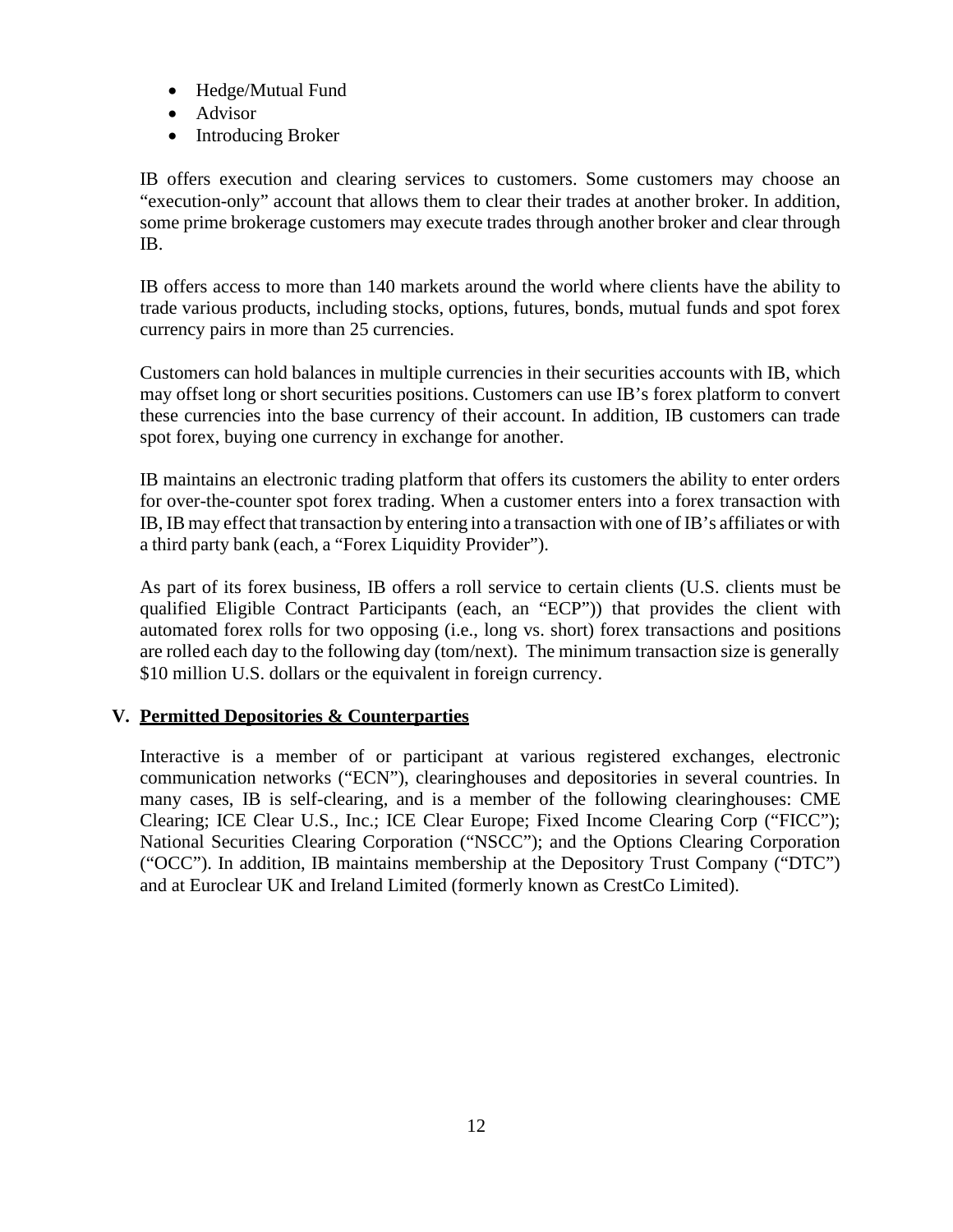# *Execution and Clearing Relationships3*

Where IB is not self-clearing, it uses a clearing agent to clear its clients' trades. Similarly, where IB is not an executing member on an exchange, IB client trades may be executed through an affiliate that is a member of the exchange. The table below lists the futures exchanges on which IB clients may trade along with the executing broker, clearinghouse and clearing broker that clears trades on IB's behalf on that exchange (for markets where IB is not self-clearing). Each futures exchange is listed in the applicable region (North America, Europe and Asia/Pacific).

| <b>Futures Exchange</b>         | <b>Executing Broker</b>    | <b>Clearinghouse</b>                       | <b>Clearing Broker</b>     |  |
|---------------------------------|----------------------------|--------------------------------------------|----------------------------|--|
| <b>NORTH AMERICA</b>            |                            |                                            |                            |  |
| <b>CBOE Futures</b>             | <b>Interactive Brokers</b> | <b>Options Clearing</b>                    | <b>Interactive Brokers</b> |  |
| Exchange                        | <b>LLC</b>                 | Corporation                                | <b>LLC</b>                 |  |
| <b>CME</b> Group                | <b>Interactive Brokers</b> | <b>CME</b> Clearing                        | <b>Interactive Brokers</b> |  |
| (including CME,<br>CBOT, NYMEX) | <b>LLC</b>                 |                                            | <b>LLC</b>                 |  |
| ICE Futures U.S.,               | <b>Interactive Brokers</b> | ICE Clear U.S., Inc.                       | <b>Interactive Brokers</b> |  |
| Inc.                            | <b>LLC</b>                 |                                            | <b>LLC</b>                 |  |
|                                 |                            |                                            |                            |  |
| <b>Montreal Exchange</b>        | <b>Interactive Brokers</b> | Canadian                                   | <b>Interactive Brokers</b> |  |
|                                 | Canada Inc.                | <b>Derivatives Clearing</b><br>Corporation | Canada Inc.                |  |
| <b>Mexican Derivatives</b>      | <b>Interactive Brokers</b> | Asigna                                     | <b>BBVA</b> Bancomer,      |  |
| Exchange                        | (U.K.) Limited             |                                            | S.A.                       |  |
| <b>EUROPE</b>                   |                            |                                            |                            |  |
| Borsa Italiana                  | <b>Interactive Brokers</b> | Cassa di                                   | <b>BNP</b> Paribas         |  |
|                                 | (U.K.) Limited             | Compensazione e                            | Securities Services,       |  |
|                                 |                            | Garanzia (CC&G)                            | Milan branch               |  |
|                                 |                            |                                            | (through Interactive       |  |
|                                 |                            |                                            | Brokers (U.K.)             |  |
|                                 |                            |                                            | Limited account)           |  |
| Eurex                           | <b>IBKR</b> Financial      | Eurex Clearing AG                          | <b>IBKR</b> Financial      |  |
|                                 | Services AG                |                                            | <b>Services AG</b>         |  |
| <b>ICE Futures Europe</b>       | <b>Interactive Brokers</b> | <b>ICE Clear Europe</b>                    | <b>Interactive Brokers</b> |  |
| (LIFFE business)                | (U.K.) Limited             |                                            | (U.K.) Limited             |  |

<sup>3</sup> Execution and Clearing Relationships data is current as of March 31, 2022.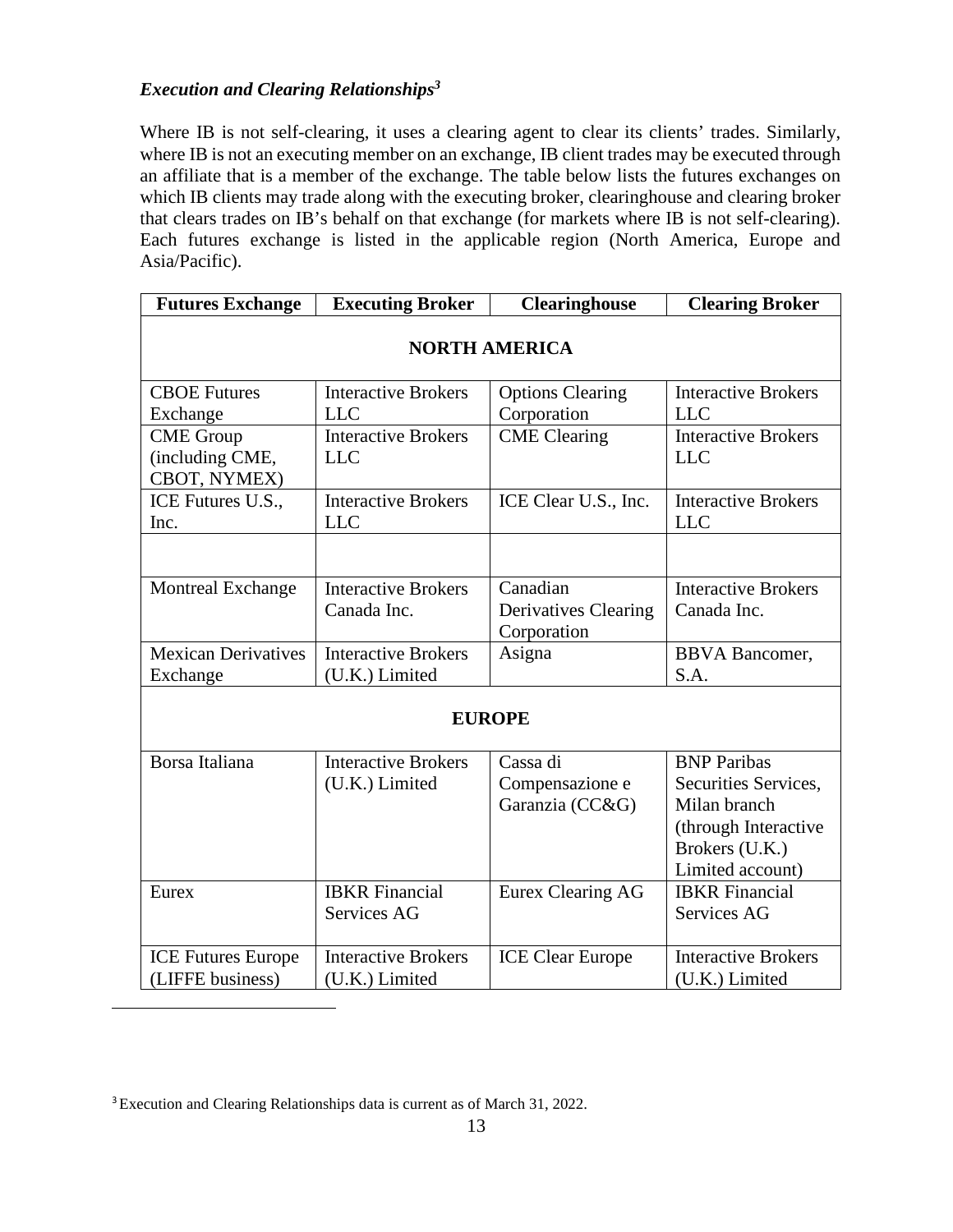| <b>Futures Exchange</b>   | <b>Executing Broker</b>                  | <b>Clearinghouse</b>          | <b>Clearing Broker</b>                   |
|---------------------------|------------------------------------------|-------------------------------|------------------------------------------|
| <b>ICE Futures Europe</b> | <b>Interactive Brokers</b><br><b>LLC</b> | <b>ICE Clear Europe</b>       | <b>Interactive Brokers</b><br><b>LLC</b> |
| Nasdaq OMX                | <b>IBKR</b> Financial                    | Nasdaq OMX                    | <b>IBKR</b> Financial                    |
| Nordic                    | Services AG                              |                               | Services AG                              |
| <b>NYSE Euronext</b>      | <b>IBKR</b> Financial                    | LCH.Clearnet S.A.             | <b>IBKR</b> Financial                    |
| (Brussels, France,        | Services AG                              |                               | Services AG                              |
| Amsterdam)                |                                          |                               |                                          |
| Spanish Futures &         | <b>Interactive Brokers</b>               | <b>BME</b> Clearing           | <b>Interactive Brokers</b>               |
| <b>Options Exchange</b>   | (U.K.) Limited                           |                               | (U.K.) Limited                           |
| <b>ASIA/PACIFIC</b>       |                                          |                               |                                          |
| <b>ASX Trade24</b>        | <b>Interactive Brokers</b>               | <b>ASX Clear</b>              | <b>Interactive Brokers</b>               |
|                           | <b>Australia Pty</b>                     |                               | <b>Australia Pty</b>                     |
|                           | Limited                                  |                               | Limited                                  |
| Hong Kong Futures         | <b>Interactive Brokers</b>               | <b>HKFE</b> Clearing          | <b>Interactive Brokers</b>               |
| Exchange                  | Hong Kong Limited                        | <b>Corporation Limited</b>    | Hong Kong Limited                        |
| Korea Exchange -          | <b>Shinhan Securities</b>                | Korea Stock                   | <b>Shinhan Securities</b>                |
| <b>Derivatives Market</b> | Co. Ltd. (through                        | Exchange                      | Co. Ltd. (through                        |
|                           | <b>Interactive Brokers</b>               |                               | <b>Interactive Brokers</b>               |
|                           | (U.K.) Limited                           |                               | (U.K.) Limited                           |
|                           | account)                                 |                               | account)                                 |
| <b>National Stock</b>     | <b>Interactive Brokers</b>               | <b>National Securities</b>    | <b>Interactive Brokers</b>               |
| Exchange of India         | (India) Pvt. Ltd.                        | <b>Clearing Corp</b>          | (India) Pvt. Ltd.                        |
|                           |                                          | Ltd./BOISL - Bank<br>of India |                                          |
|                           |                                          |                               |                                          |
|                           |                                          | Shareholding<br>Limited       |                                          |
| <b>Osaka Securities</b>   | <b>Interactive Brokers</b>               | <b>JSCC</b>                   | <b>Interactive Brokers</b>               |
|                           |                                          |                               |                                          |
| Exchange                  | Securities Japan,<br>Inc.                |                               | Securities Japan,<br>Inc.                |
| Singapore Exchange        | <b>Interactive Brokers</b>               | Singapore Exchange            | <b>ABN AMRO</b>                          |
|                           | (U.K.) Limited                           | <b>Derivatives Clearing</b>   | Clearing Bank N.V.                       |
|                           |                                          |                               | Singapore                                |
|                           |                                          |                               |                                          |

## <span id="page-12-0"></span>*Forex Liquidity Providers*

As described above, IB customers may trade OTC spot currency. Customers may engage in simple currency conversions, which allows them to trade products denominated in foreign currencies. Customers may also engage in leveraged spot forex trading through IB. Leveraged forex trading is conducted through IB's IDEAL FX platform. IB may effect these transactions by, in turn, entering into a transaction with a Liquidity Provider. As of the date of this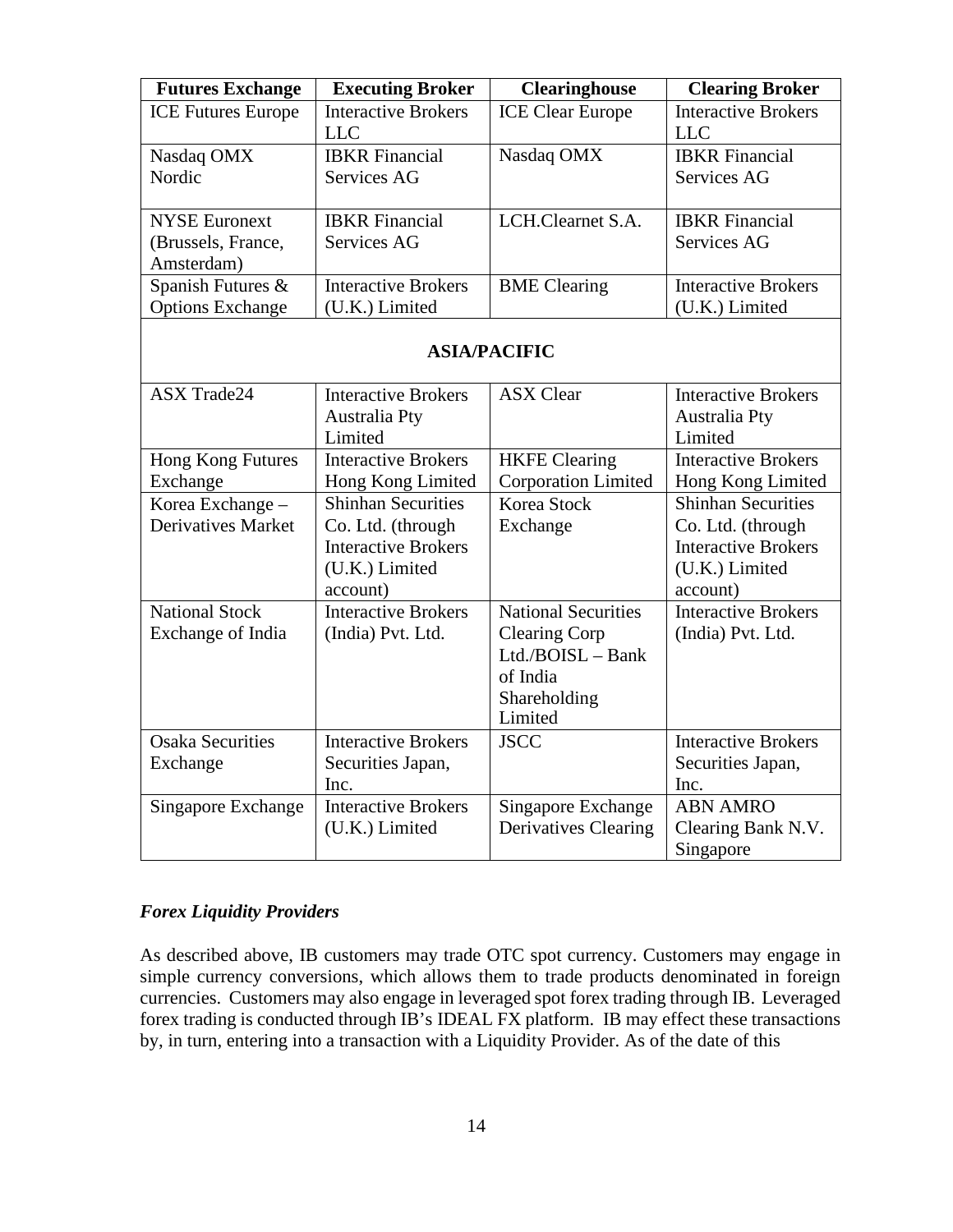document, the non-affiliated, non-IB customer Liquidity Providers that may be counterparties to leveraged forex transactions include:

- Australia and New Zealand Banking Group Limited
- Barclays Bank plc
- Bank of America N.A.
- BNP Paribas, N.A.
- Citibank, N.A.
- Commerzbank AG
- Credit Suisse AG
- Deutsche Bank AG
- Goldman Sachs International Limited
- HSBC Bank plc
- JP Morgan Chase Bank N.A.
- Morgan Stanley Inc.
- Nomura International plc
- Royal Bank of Canada
- Royal Bank of Scotland plc
- Standard Chartered Bank plc
- UBS AG

## <span id="page-13-0"></span>*Credit Reviews of Counterparties*

IB conducts a credit analysis on all counterparties (including banks through which IB deposits / invests customer funds, under CFTC and SEC rules) before establishing a counterparty relationship. As part of this process, the Interactive Brokers Group's Credit Department evaluates the risks of each bank's balance sheet, financial performance over a period of time, credit ratings and pending litigations / regulatory investigations and limits the aggregate amount that may be placed with any one institution. The Group's Credit policy also takesinto account the nature of the counterparty relationship. These reviews are updated at least annually.

All credit reviews are overseen by the Interactive Brokers Group's Chief Credit Officer, who determines the aggregate amount of risk posed by the counterparty, and each counterparty is approved by the Group Chairman and Group Chief Financial Officer. IB also performs quarterly reviews to ensure the banks that have been selected remain a good credit risk, and establishes and monitors daily limits to avoid concentration risk.

Prior to joining a new clearinghouse, IB also examines the operational procedures set forth in the bylaws of the clearinghouse, especially its margin and clearing fund calculations and default procedures. The firm conducts annual reviews to monitor for any material changes to the existing policies and procedures. Since the largest risk with clearinghouses is operational risk, IB carefully reviews and verifies that the risk management policies and procedures are adequate to mitigate a default risk that could impact non-defaulting clearing members.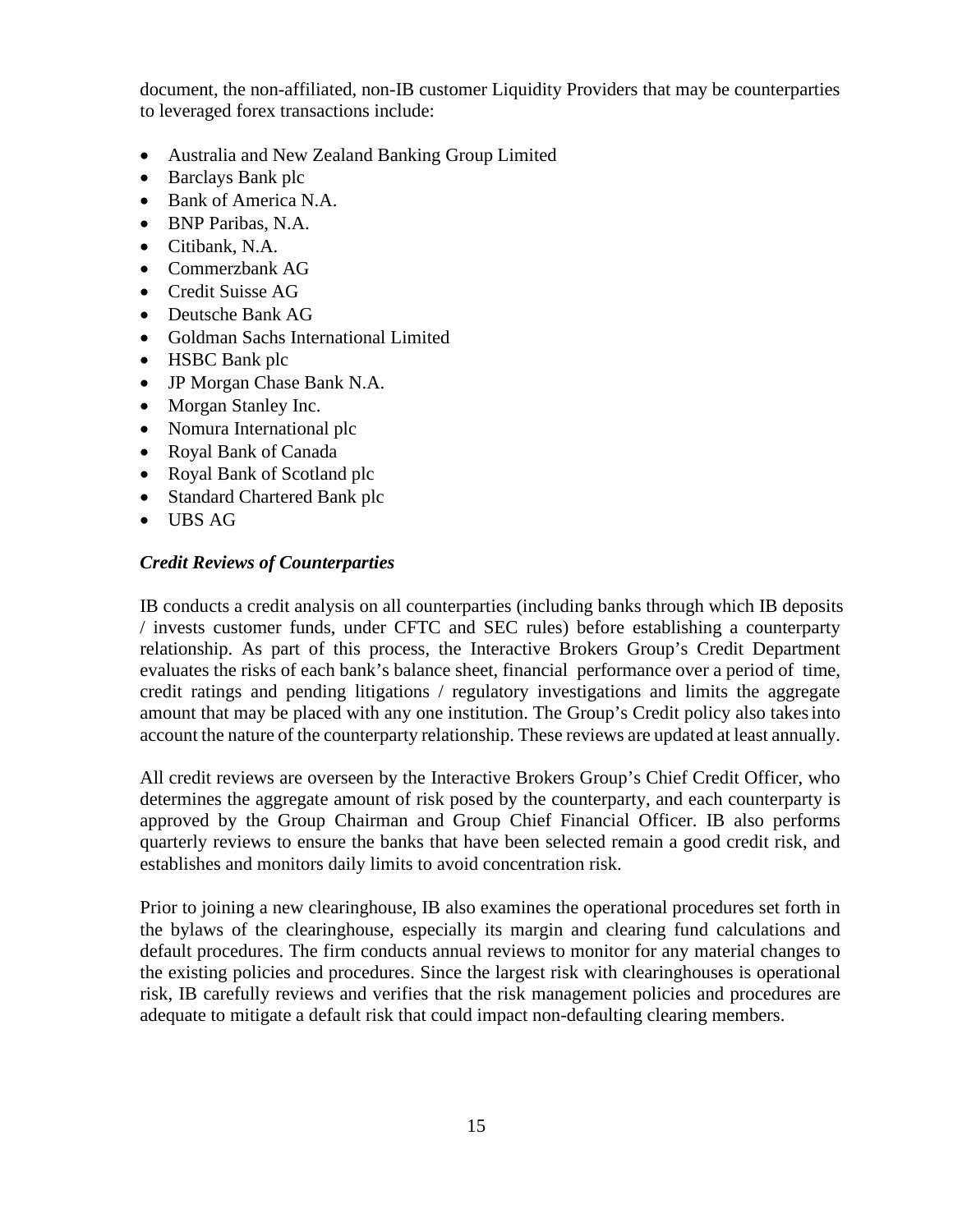This credit review process is also conducted regarding the Forex Liquidity Providers that submit quotations on IB's IDEAL FX Platform. After the credit review is performed, each FX Liquidity Provider venue is assigned a risk limit by the Group's Credit Department.

# <span id="page-14-0"></span>**VI. Description of How Customer Funds Are Treated at Interactive Brokers**

This section describes the risk of depositing funds with IB to trade futures and the steps that IB takes to reduce that risk and to protect client funds. When customers place funds with a financial institution such as Interactive, there is an inherent risk of default. Further, funds deposited to trade futures with IB (or any other futures commission merchant) are not protected by the Securities Industry Protection Corporation ("SIPC"). While these risks exist, we believe that the risk of a default by IB causing loss of customer funds is very remote.

As of March 31, 2022 IB had excess net capital of \$4.8 billion. IB is rated A-+; Outlook Positive by Standard & Poor's and IB's parent company had \$10.5 billion in equity capital. IB does not trade for its own proprietary account<sup>4</sup> and IB's affiliates that conduct proprietary trading do so in separate companies that are regulated and separately capitalized. IB holds no material positions in over-the-counter securities or derivatives. IB holds no Collateralized Debt Obligations ("CDOs"), Mortgage-Backed Securities ("MBS") or Credit Default Swaps ("CDS"). The gross amount of IB's portfolio of debt securities, with the exception of U.S. government securities, is less than 10% of IB's equity capital. IB employs state of the artrisk management systems, including systems that margin customer accounts in real-time (rejecting under-margined orders and generally liquidating under-margined accounts). We discuss these matters in greater detail below.

## <span id="page-14-1"></span>*Liquidity Management*

#### *Strength and Security of the Group*

IB has reported solid, positive earnings for the past 20 consecutive years. Within the Group, brokerage and market making businesses are managed separately. There is a strict systematic and procedural separation between the two business lines and customer-segregated assets are not commingled with or utilized for proprietary operations.

#### *Summary of Financing and Capital Adequacy*

The Group and its subsidiaries maintain sufficient liquidity for daily operations and for protection against liquidity stress situations, and project that cash flows from operations and available borrowings will be adequate to meet future liquidity needs with a twelve-month horizon. The Group actively manages its excess liquidity and maintains significant borrowing facilities through the securities lending markets and with banks. As a general practice, the

<sup>&</sup>lt;sup>4</sup> With the exception of certain trades to reduce currency exposure, facilitate fractional trading for clients, and certain trades to lock in interest rates on investments of house funds, IB does not conduct proprietary trading. Additionally, IB does not trade against customer orders.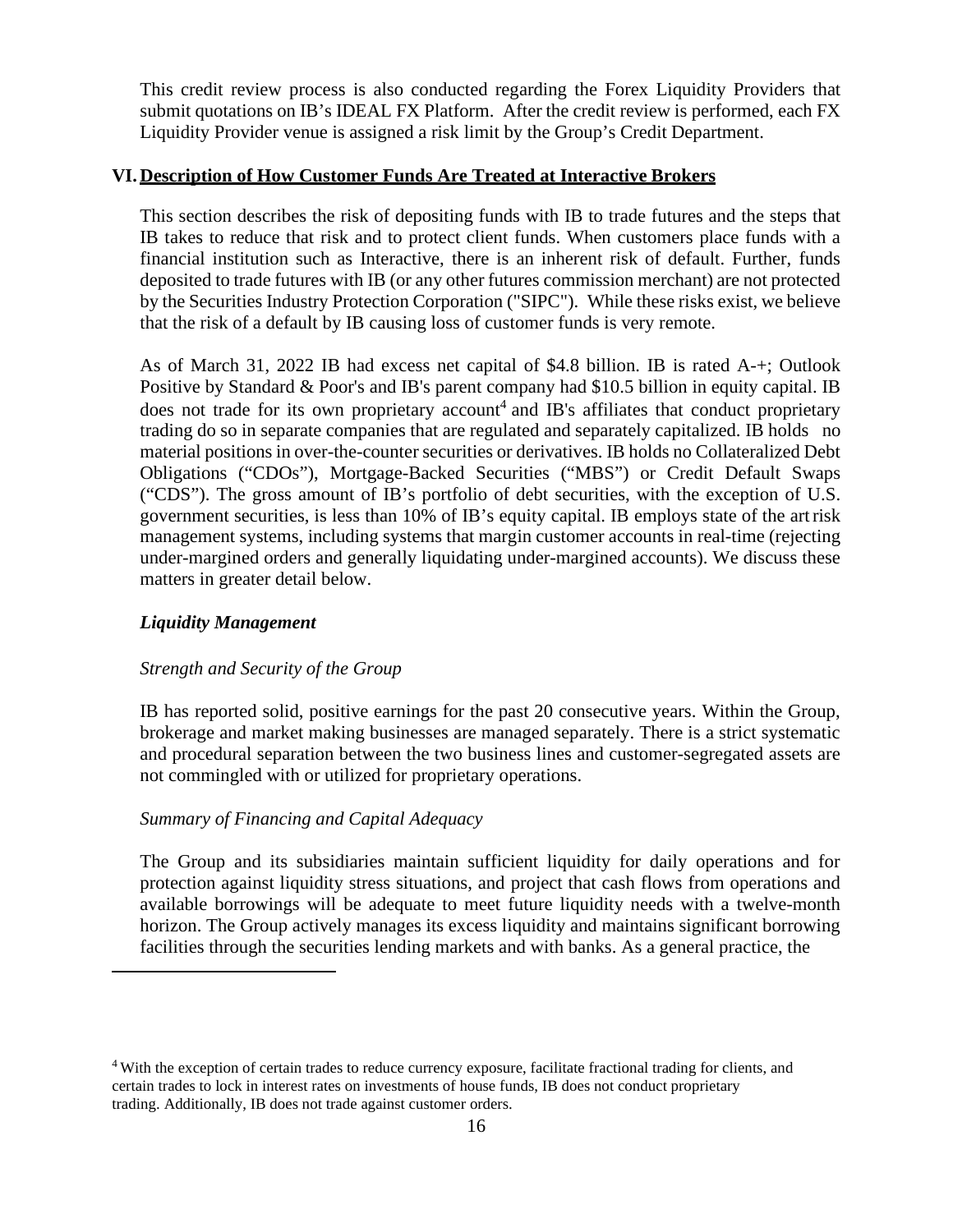Group maintains sufficient levels of cash on hand to allow for a buffer should an immediate need arise for available funds. The Group's liquidity needs are reassessed frequently and revised as needed.

The Group's balance sheet structure is relatively simple and highly liquid. The company has substantial financial resources, which are projected to be sufficient to withstand various liquidity stress scenarios. As of March 31, 2022 the Group's global financial resources included:

- Equity capital of \$10.5 billion;
- Excess regulatory capital of \$7.3 billion (of which \$4.7 billion was held by IB);
- Bank facilities of \$1.14 billion, secured and unsecured;
- Liquidity (defined as immediately available cash or borrowing lines) of \$4.6 billion; and
- A daily U.S. target balance of \$1,350 million for contingency purposes.

Interactive is the largest operating company within the Group and is rated BBB+; Outlook Positive by Standard & Poor's (see [https://www.interactivebrokers.com/rating\)](http://#).

As of March 31, 2022, IB holds its liquid assets in the form of bank deposits and maintains approximately \$559 million in excess firm balances in customer segregated accounts. Furthermore, IB holds excess foreign currency at its various global banks, clearinghouses and clearing firms that it can access on a same-day or next-day basis. IB also maintains \$250 million in unsecured uncommitted credit facilitiesfrom affiliates, \$100 million in an unsecured committed credit facility from the Group, secured uncommitted bank credit facilities of \$525 million and unsecured uncommitted bank credit facilities of \$450 million.

## *Daily Liquidity Management*

One of the key functions of IB's Treasury Department involves daily monitoring of liquidity needs and available collateral to ensure that an appropriate liquidity cushion is maintained at all times.

## *Liquidity Management during a Credit/Liquidity Event*

The firm's liquidity management policies are designed to mitigate the liquidity shocks from firm-specific and market stress events. Firm-specific stress may result from adverse news about the firm, perhaps caused by events such as a large loss announcement, fraud, or negative rumors. Such events may lead to the withdrawal of credit facilities or increased collateral requirements by external parties reacting to the news. Market stress results from adverse market events, such as a major bankruptcy or a credit event involving a troubled government. Under these types of stress scenarios, credit lines are likely to be curtailed, risk margin requirements may suddenly rise as a result of market volatility, and customers may withdraw funds rapidly and in unprecedented amounts, transferring to locations deemed to be safe havens (e.g., government securities or too-big-to-fail banks).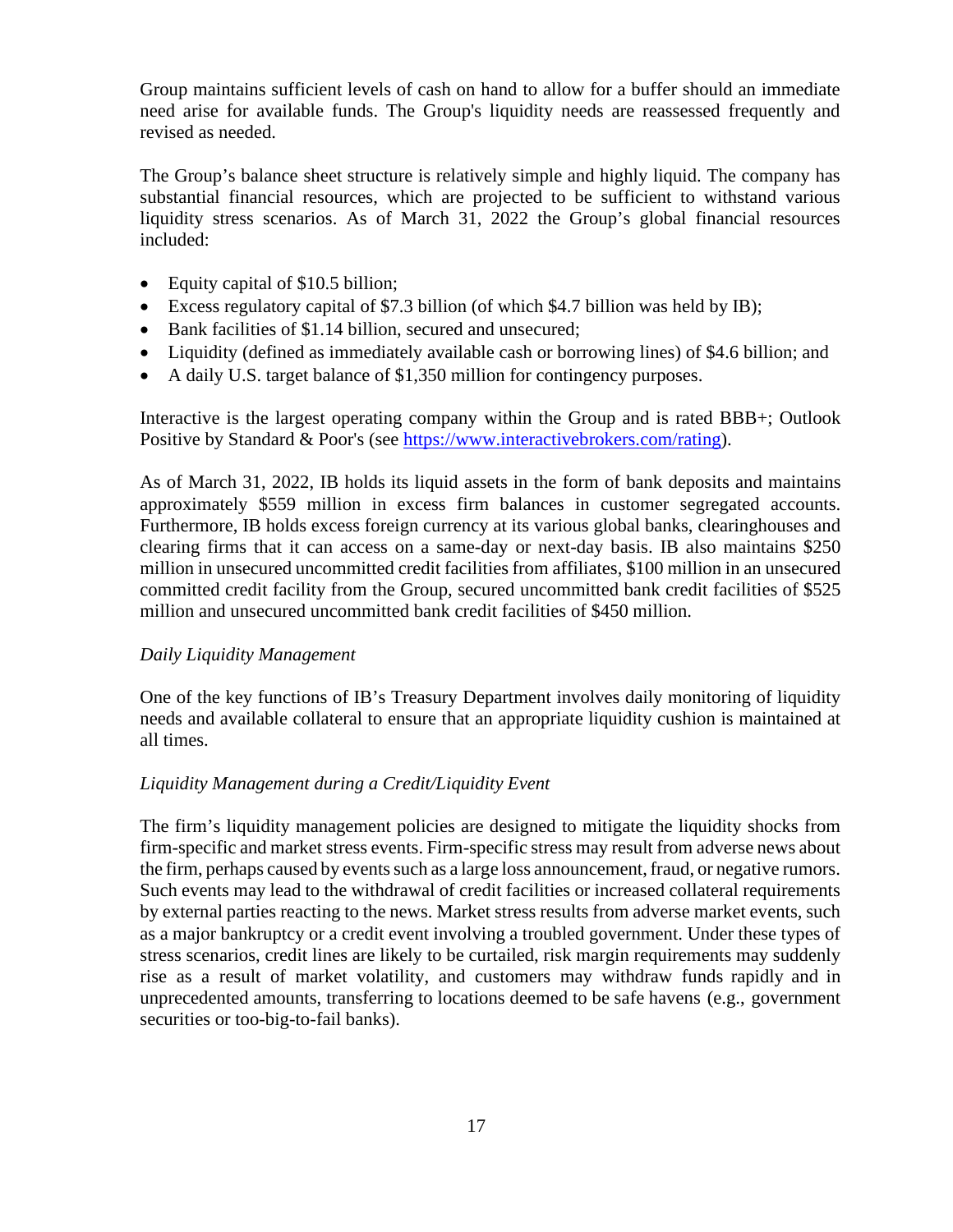While the firm positions itself with a buffer of excess liquidity on a daily basis, liquidity management during a credit or liquidity event requires close and continuous monitoring by both the Treasury Department and senior management.

The IB Treasury Department is under a strict mandate to inform senior management of liquidity or cash issues as soon as they are determined to be critical and as frequently as necessary. Senior management includes the CEO, the Group CFO and other senior management.

The firm closely monitors the impact from stress scenarios and applies a stress test to calculate the firm's potential loss exposure if customer portfolios were forced into liquidation.

#### *Internal Evaluation of Liquidity Management*

As part of its annual risk management review, the Group Internal Audit Department reviews the firm's Liquidity Management Plan and reports its findings to senior management and the Group's Audit and Compliance Committee.

In addition, in accordance with CFTC and NFA Rules, IB maintains a Risk Management Program that is designed to identify the daily risks that IB faces and the policies and procedures that IB uses to mitigate these risks.

As part of its Risk Management Program, IB has established a Risk Management Unit ("RMU") comprised of various officers and directors of the Group. The RMU has supervisory oversight over the Risk Management Program, and, among other things, verifies that the risk policies and procedures that make up IB's Risk Management Program are sufficient to identify, measure, monitor and mitigate the firm's risk. The RMU reports directly to senior management and provides at least quarterly reports to senior management and IB's governingbody. (These reports are also submitted to the CFTC and NFA). These "Risk Exposure Reports" detail any applicable risk exposure to the firm, the status of previously recommended changes to the Risk Management Program and any new recommendations. Members of the Risk Management Unit meet at least annually to review the Program and update it as necessary. Risk tolerance limits are also reviewed and approved quarterly by senior management and annually by the firm's governing body.

## *Risks Posed to IB Through Affiliates*

Certain IB wholly-owned affiliates hold accounts with IB to trade for their own accounts. IB's affiliates are not treated as customers for regulatory purposes. As of March 31, 2022, the funds that IB held that were not related to customers (i.e., affiliate, non-customer and house funds) to satisfy futures margin requirements totaled approximately \$27 million or 1.16 % of the \$2.3 billion in funds held on behalf of IB customers to satisfy futures margin requirements. IB does not invest funds in its affiliates, but, as discussed in more detail below, may engage in secured equity financing with affiliates.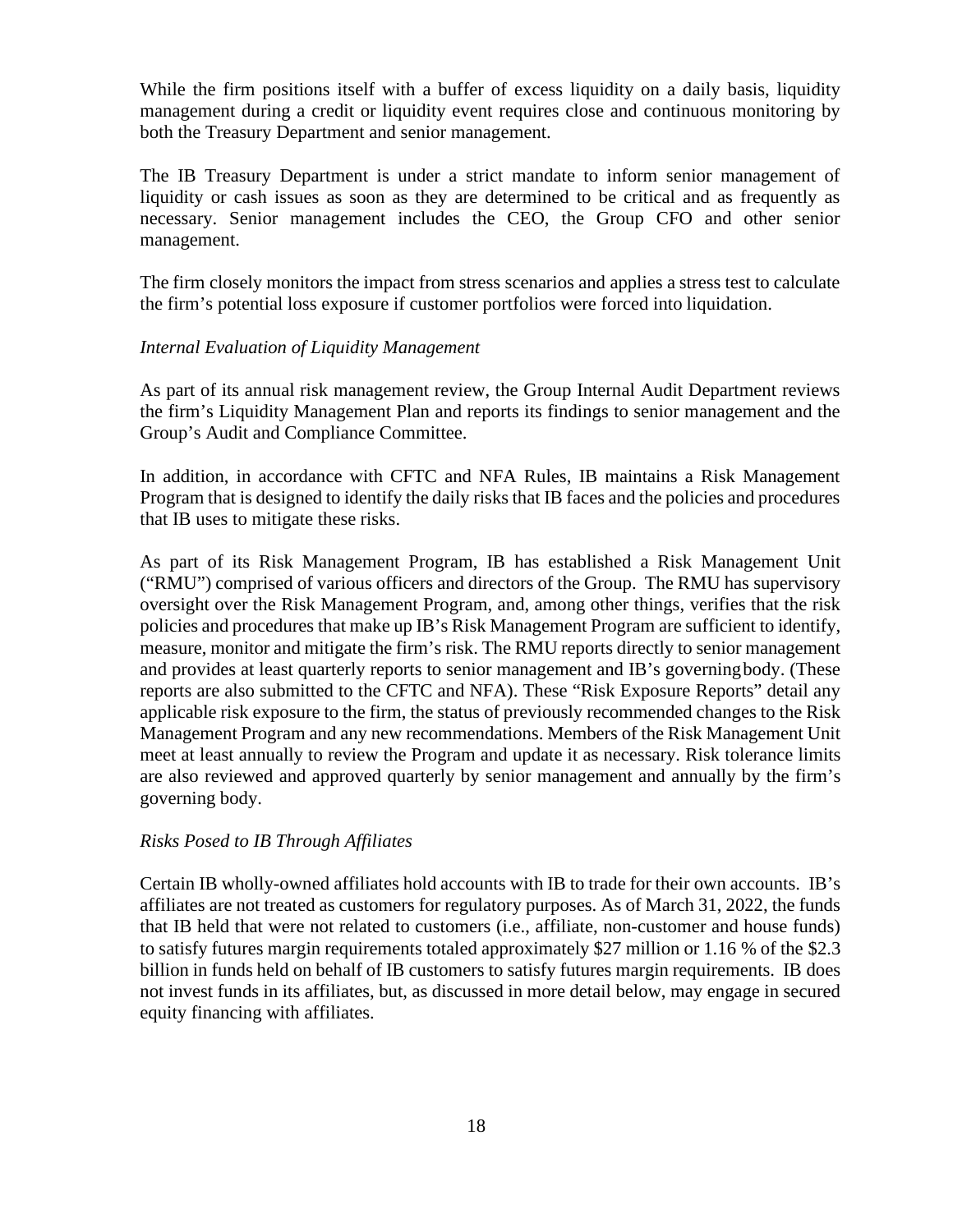#### <span id="page-17-0"></span>*Investments of House and Customer Funds*

#### *General*

IB is conservative when it comes to investing house and customer funds. Outside of deposits with highly rated regulated banks, IB may invest funds in: (1) certain bank products; (2) U.S. Treasury securities; (3) secured equity financing with its affiliates; or (4) it may enter into reverse repurchase agreements in which the  $FICC<sup>5</sup>$  serves as the central counterparty ("CCP") to all transactions matched and cleared through its platform.

With respect to investments in bank products, IB limits its investments to products that can be liquidated<sup>6</sup> quickly (i.e., same day) as supported by duly executed legal agreements that have been negotiated between IB and its banks. Currently, such investments are limited to cash deposits. To mitigate the risk of loss, as described above, IB performs a thorough credit review in the selection of the banks it uses for deposits and investments and limits the aggregate amount that may be placed with any one institution. IB also performs quarterly reviews to ensure the banks that have been selected remain a good credit risk, and establishes and monitors daily limits to avoid concentration risk.

A portion of segregated futures customer funds is typically invested in U.S. Treasury securities. IB limits its investments in government securities to debt obligations issued by the United States government. IB does not invest in agency securities (e.g., securities issued by Freddie Mac or Fannie Mae) or in debt obligations of foreign governments. IB does not currently invest any customer money in money market funds. As of March 31, 2022, the average weighted maturity of IB's U.S. Treasury security investments was 162 days with an average weighted coupon of 0.11% per annum.

IB may engage in secured equity financing arrangements with affiliates, in which IB lends cash to an affiliate and the loan is secured by marginable listed stock but as of the date of this document, IB does not have any such loans in place.

IB may engage in unsecured financing arrangements with its parent company, IBG LLC, in which IB lends cash to IBG LLC. The average daily loan amount to IBG LLC for the first quarter 2022 was \$145 million and the average daily loan rate was 0.87%.

 $<sup>5</sup> FICC is a subsidiary of the Depository Trust & Clearing Corporation that provides real-time trade matching, clearing,$ </sup> netting and risk management for trades in U.S. Government securities, repurchase agreements, government agency securities, mortgaged-backed securities, and other types of fixed-income securities. In its capacity as a U.S. clearinghouse of certain fixed-income securities, it serves as the CCP to each party opposite of a trade. If a party to a trade fails to meet its obligation, the CCP will step in to honor the defaulting party's obligation.

<sup>6</sup> IB has in the past invested in an overnight commercial paper ("CP") investment product offered through a sweep account held at a major U.S. bank. The cash in the account was swept overnight into a CP product to earn interest and wasswept back into the account just before the start of normal business hours. IB presently has no CP investment.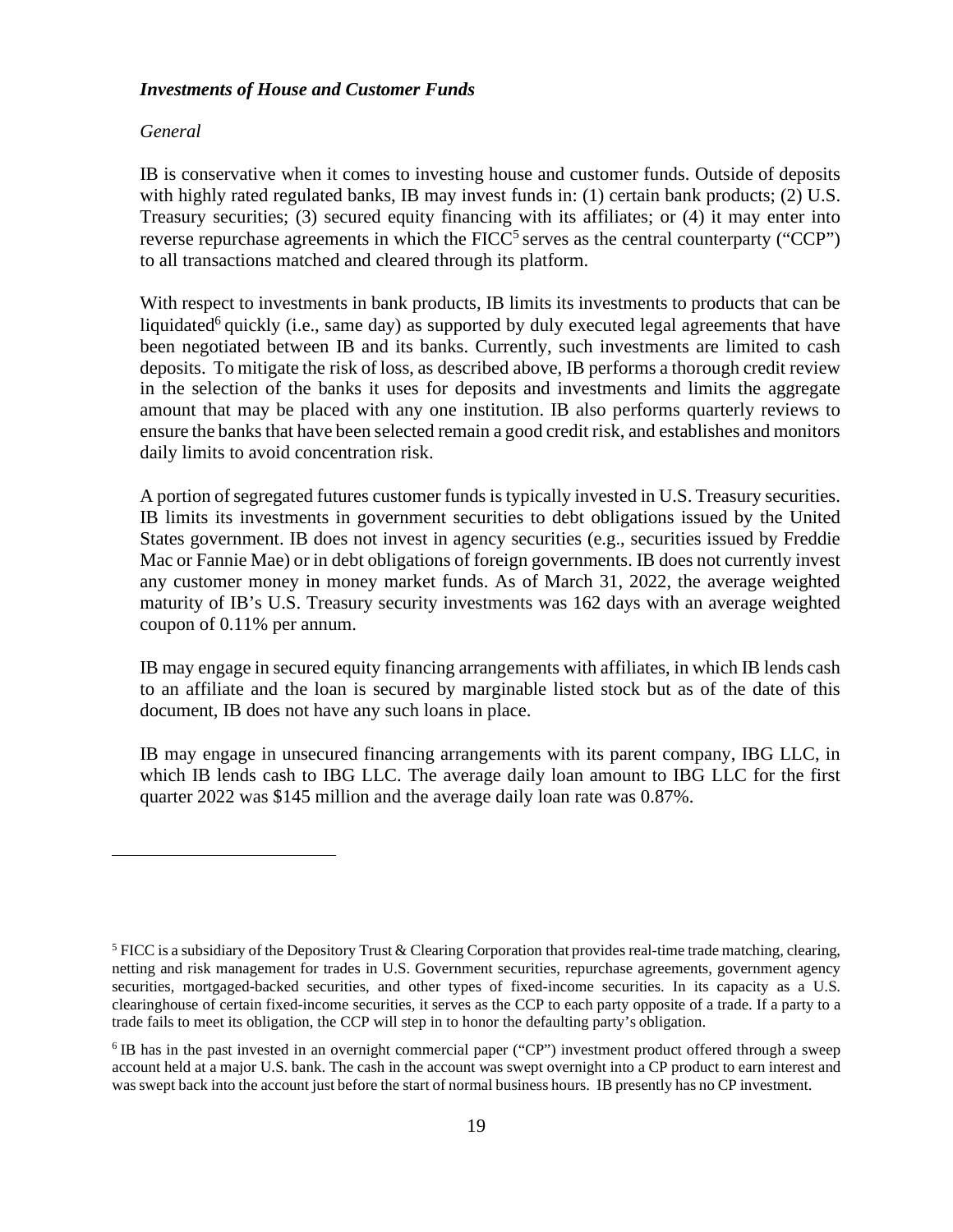IB may enter into reverse repurchase agreements ("reverse repos"), in which it lends funds against collateral consisting of U.S. Treasury securities. IB settles these transactions on a receive vs. payment basis to mitigate delivery exposure. In addition, IB will only enter into reverse repos cleared by FICC, which mitigates counterparty exposure. In its capacity as CCP, FICC will mark-to-market the collateral on a daily basis to ensure that the lender is properly collateralized. IB engages in reverse repos for purposes of investing securities customer money only; no reverse repos are transacted with commodities customer funds.

#### *Commodities Accounts*

A majority of commodities customer funds are invested in short-term U.S. Treasury securities, which are held at a custody bank in a safekeeping account segregated for the exclusive benefit of customers. In addition, a portion of these funds are invested in short-term U.S. Treasury securities and pledged to futures clearing houses to support customer margin requirements on futures and options on futures positions, and some funds are also held at commodities clearing banks/brokers in accounts identified as segregated for the benefit of IB's customers to support customer margin requirements.

#### *Securities Accounts*

A majority of securities customer funds is invested in U.S. Treasury securities, including direct investments in Treasury notes, Treasury bills and reverse repos, where the collateral received is in the form of U.S. Treasury securities. These transactions are conducted with third parties and guaranteed by the FICC. The collateral remains in the possession of IB and is held at a custody bank in a segregated Reserve Safekeeping Account for the exclusive benefit of customers. U.S. Treasury securities may also be pledged to a clearinghouse to support customer margin requirements on securities options positions.

#### *Leverage*

On a monthly basis, IB is required to report to the NFA and CFTC a leverage ratio calculation performed in accordance with U.S. Generally Accepted Accounting Principles ("GAAP"). Section 16(e)(3) of the NFA's Financial Requirements defines leverage as "total balance sheet assets, less any instruments guaranteed by the U.S. government and held as an asset or to collateralize an asset (e.g., a reverse repo) divided by total capital (the sum of stockholder's equity and subordinated debt)." Leverage ratios can provide important information on a firm's financial risk. A high leverage ratio means that the company is using debt and other liabilities to finance its assets, and, all else being equal, is riskier than a company with lower leverage. As of March 31, 2022, IB's reported leverage ratio was 8.35.

## **VII. Information Regarding Interactive Brokers' Designated Self-Regulatory Organization**

As stated above, Interactive is a member of the NFA, FINRA and is regulated by these entities as well as by the CFTC and the SEC. IB is also a member of various exchanges and other SROs.

For its securities activities, IB's designated examining authority ("DEA") is FINRA.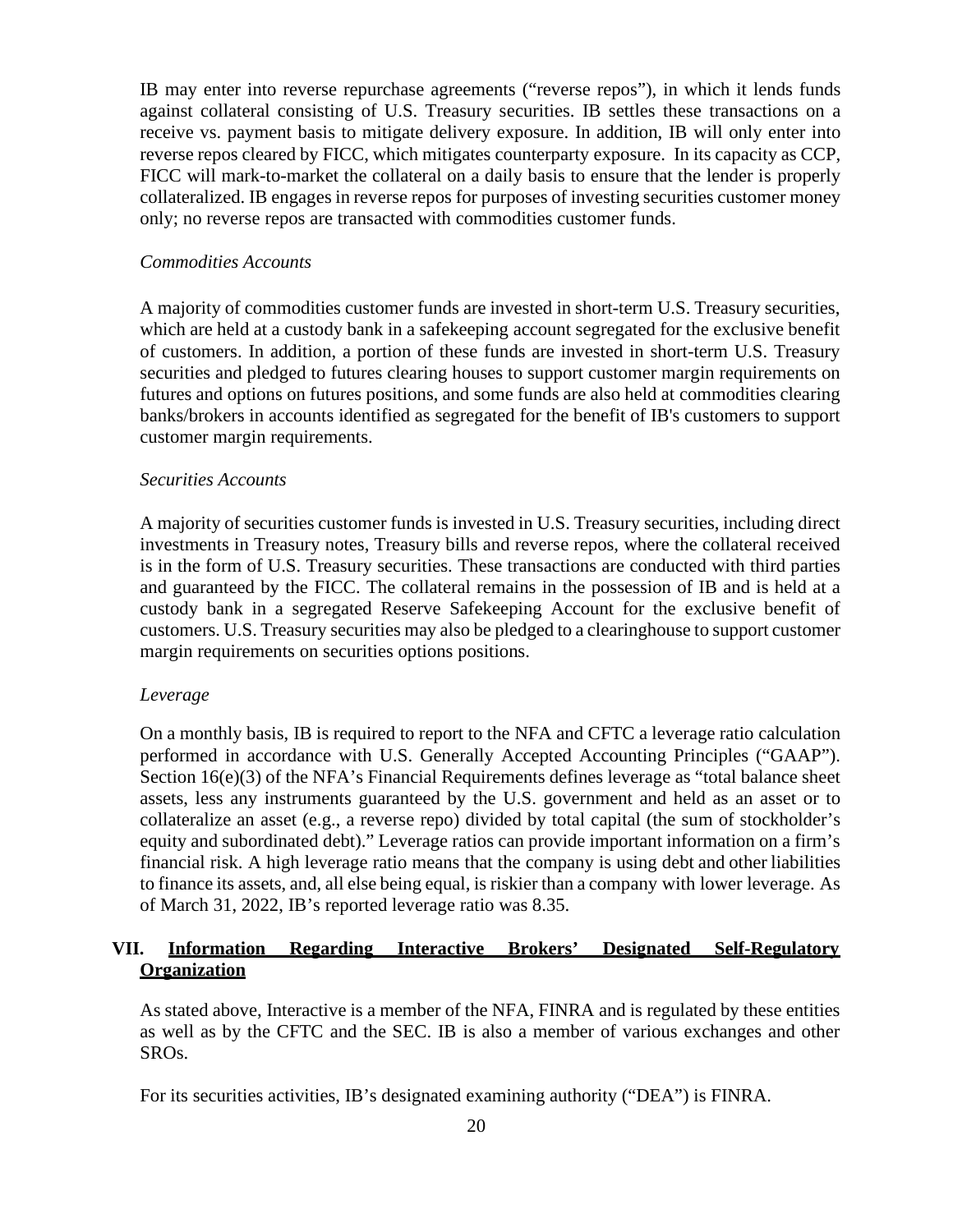Information regarding FINRA can be found on the FINRA website at [www.finra.org.](http://#)

For futures activities, IB's designated self-regulatory organization ("DSRO") is the CME Group. Information regarding the CME Group can be found on the CME Group website at [http://www.cmegroup.com.](http://#)

Interactive files annual audited financial statements with its regulators. These statements are available on the IB website at [https://www.interactivebrokers.com/financials.](http://#)

Hard copies of IB's audited financial statements may also be obtained from the Boston Office of the U.S. SEC [\(www.sec.gov\)](http://#): 33 Arch Street, 24th Floor Boston, MA 02110-1424 (617) 573-8900 e-mail: [boston@sec.gov](http://#)

## **VIII. Disclosure of Legal & Regulatory Matters**

The securities and commodities industries are highly regulated and many aspects of IB's business involve substantial risk of liability. In recent years, there has been an increasing incidence of litigation involving the brokerage industry, including class action suits that generally seek substantial damages, including, in some cases, punitive damages. Compliance and trading problems that are reported to federal, state and provincial regulators, exchanges or other SROs by dissatisfied customers are investigated by such regulatory bodies, and, if pursued by such regulatory body or such customers, may rise to the level of arbitration or disciplinary action. IB is also subject to periodic regulatory audits and inspections.

Like other FCMs and brokerage firms, IB has been named as a defendant in lawsuits and from time to time has been threatened with, or named as a defendant in, arbitrations and administrative proceedings. The following contains information regarding potentially material pending litigation and regulatory proceedings related to IB's commodities business.

#### *NFA Settlement Regarding Canceling Retail Forex Orders*

On April 14, 2022, IB agreed to pay a penalty of \$250,000 to the NFA for activity related to the firm's interpretation of regulations permitting IB to cancel certain retail customer forex orders. The NFA alleged that IB canceled retail customer forex orders contrary to the reasons permitted under NFA compliance rule 2-43(a)(1). The NFA also alleged that IB failed to adequately supervise its employees in the conduct of their forex activities on behalf of the firm to ensure compliance with the relevant NFA requirements, contrary to NFA compliance rule  $2-36(e)$ .

IB has updated its processes surrounding the canceling of retail forex client executions to comply with the cited NFA regulations.

## *CFTC Settlement Regarding Negative Oil Prices*

On September 28, 2021, without admitting or denying any of the findings or conclusions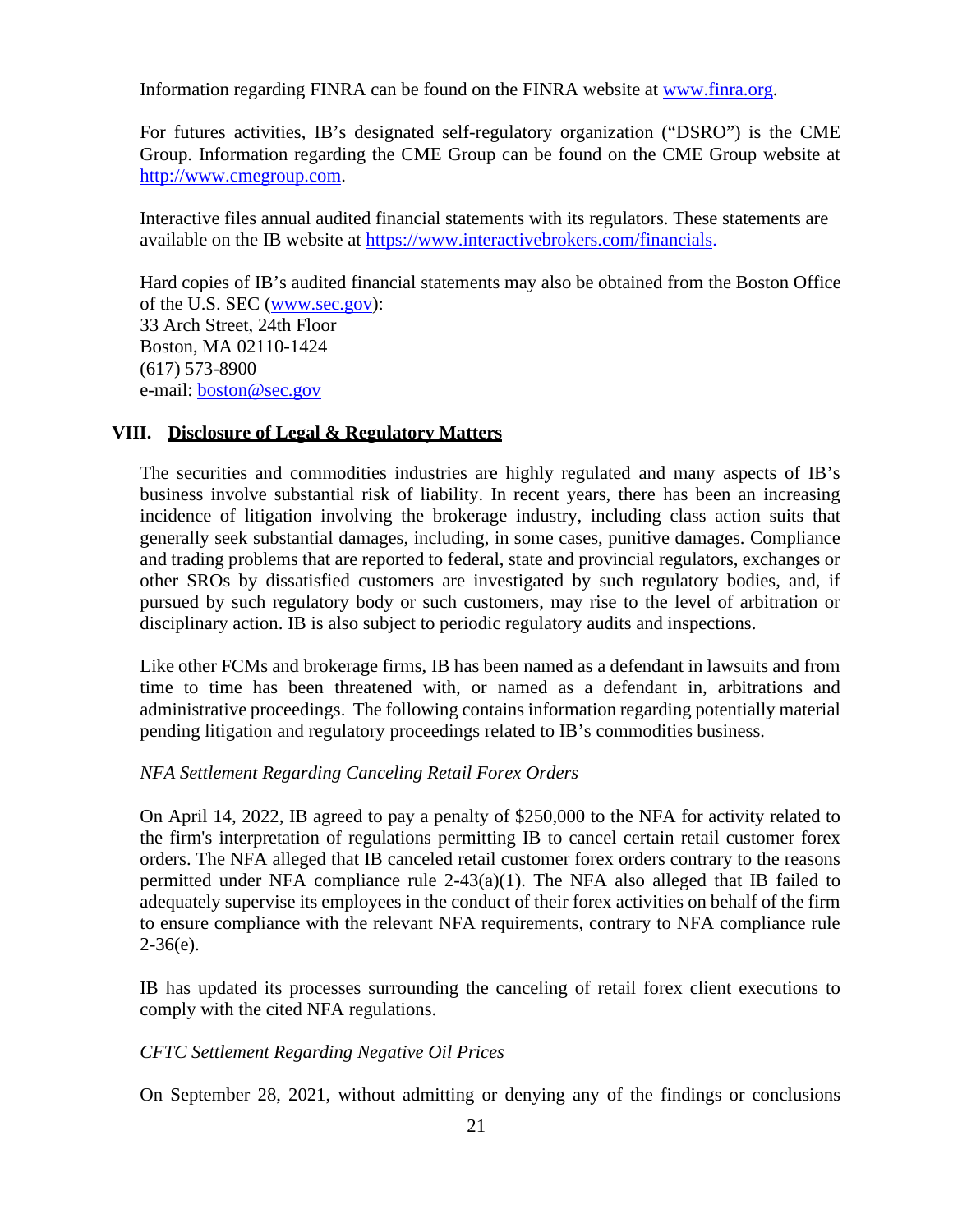therein, IB entered into a settlement agreement pursuant to a finding by the U.S. Commodity Futures Trading Commission ("CFTC") that Interactive failed to adequately supervise its officers, employees, and agents in violation of Regulation 166.3, 17 C.F.R. § 166.3 (2020). This finding stemmed from electronic trading systems issues IB experienced on April 20, 2020, when certain crude oil futures products traded at negative prices for the first time in history. Those systems issues included (1) the inability of some customers to enter orders for these products when negative prices occurred and (2) customers opening positions in crude oil futures without sufficient equity in their accounts to meet applicable margin requirements. Although IB had engaged in extensive systems testing and had begun implementing necessary coding changes in advance of April 20, it was not able to fully deploy new software before crude oil futures traded in negative territory. After April 20, 2020, IB promptly put in place measures to ensure that our systems are prepared for similar negative-pricing of futures products going forward. As part of the settlement agreement, Interactive agreed to pay a civil monetary penalty in the amount of \$1,750,000. In addition, Interactive agreed to pay restitution in the amount of \$82,570,000. This restitution amount was fully credited by the CFTC as Interactive had voluntarily made aggregate payment of over \$100,000,000 to potentially affected customers shortly after the April 2020 negative oil pricing event.

#### *CME Group Actions*

On September 25, 2020, CME Group Business Conduct Committee Panels representing the Chicago Mercantile Exchange ("CME"), Commodity Exchange ("COMEX"), New York Mercantile Exchange ("NYMEX") and Chicago Board of Trade ("CBOT") found that IB LLC ("IB") implemented customer order routing functionality that bypassed CME group market integrity controls. Specifically, in several cases, this functionality enabled its customer orders to avoid protection points applied to all market orders by CME group's Globex platform in reckless disregard for the adverse impact on the market. These protection points are designed to prevent extreme price movements and other market disruptions. By routing customerinitiated orders in this manner on numerous occasions between August 2015 and January 2016, IB caused various agricultural, energy and metals markets, including the palladium, platinum, cocoa, No. 11 sugar, RBOB gasoline and NY Harbor ULSD futures markets, to experience price, liquidity and trade volume aberrations and velocity logic events.

The panel also found that IB failed to adequately take into consideration market conditions when it used this order routing functionality to automatically liquidate under-margined customer accounts which, on multiple occasions between August 2015 and January 2016, caused those same markets to experience extreme price movements, liquidity and trade volume aberrations, and velocity logic events.

The activity described above resulted in four companion cases brought by the CME, COMEX, NYMEX and CBOT. In accordance with the settlement of these cases, IB was fined a total of \$375,000 with apportionments of \$100,000 to CME, \$100,000 to COMEX, \$100,000 to NYMEX and \$75,000 to CBOT. IB fully cooperated in the investigation and all order routing logic leading to the activity described above has been remediated.

#### *AML Settlements*

On August 10, 2020, without admitting or denying any of the findings or conclusions therein,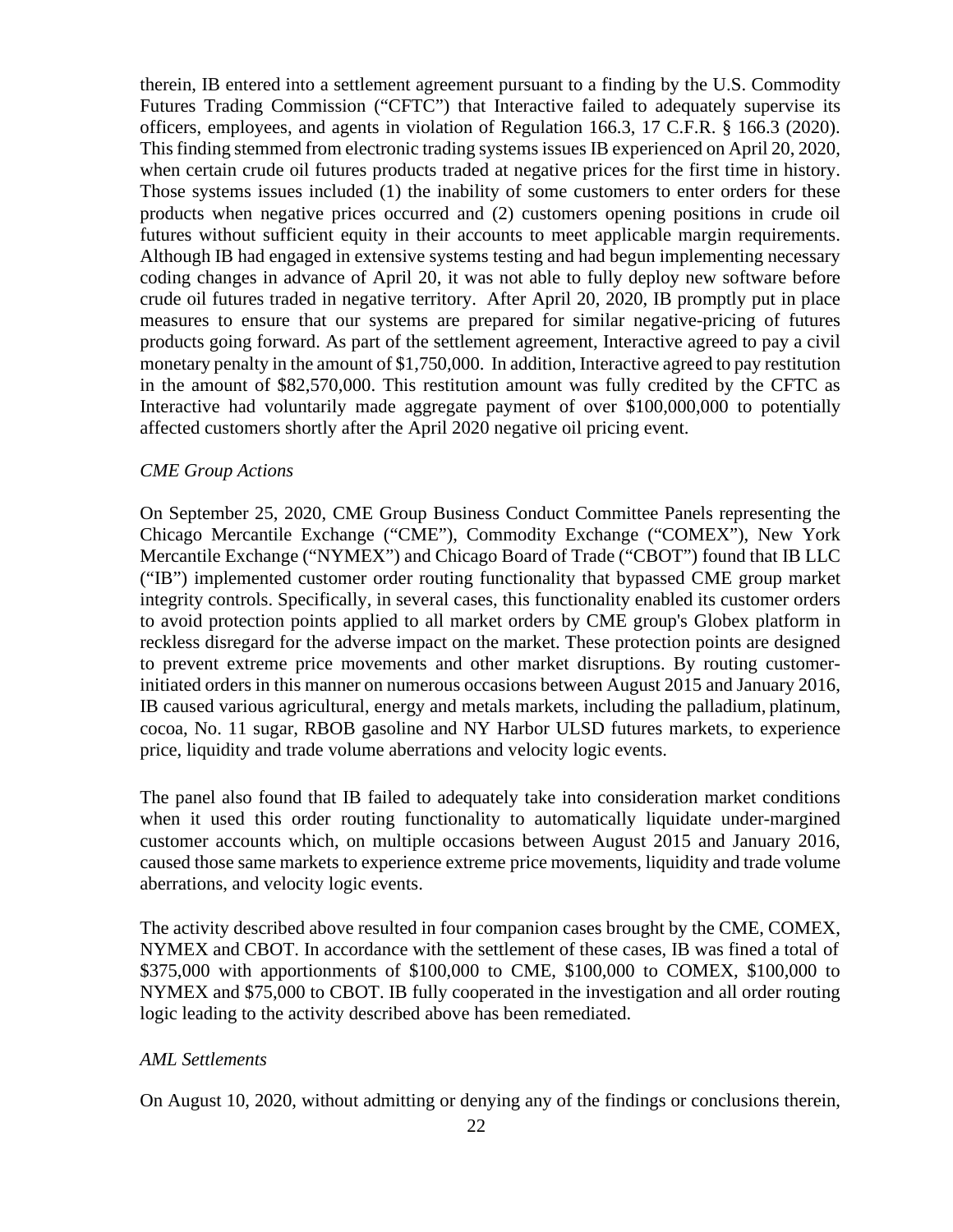Interactive consented to the entry of an Order Instituting Proceedings Pursuant to Section6(c) and (d) of the Commodity Exchange Act, Making Findings, and Imposing Remedial Sanctions ("CFTC Order") with the CFTC; an Order Instituting Administrative and Cease-and-Desist Proceedings, Pursuant to Sections 15(b) and 21C of the Exchange Act, Making Findings and Imposing Remedial Sanctions and a Cease-and-Desist Order ("SEC Order") with the SEC; and a Letter of Acceptance, Waiver and Consent ("AWC") with the FINRA concerning Interactive's past anti-money laundering ("AML") and Bank Secrecy Act ("BSA") practices and procedures (collectively, the "Orders").

In consenting to the entry of the Orders, Interactive agreed to pay penalties of \$15 million to FINRA, \$11.5 million to the SEC and \$11.5 million to the CFTC, plus approximately \$700,000 in disgorgement and to cease and desist from violating CFTC Regulations 42.2 and 166.3 and Section 17(a) of the Exchange Act and Rules 17a-8 promulgated thereunder. In addition, Interactive was censured and has agreed to continue the retention of an independent consultant to review the implementation of its enhanced practices and procedures. Interactive continuously works to enhance and strengthen its controls and makes significant investments to improve its AML program to make it more robust and to respond to changing regulatory standards.

The findings, set forth in the CFTC Order, stated that, from June 2014 through November 2018, Interactive failed to maintain an adequate AML program and to diligently supervise its employees' handling of certain commodity trading accounts held at Interactive that were the subject of recent enforcement actions and nonpublic investigations initiated by the CFTC. The CFTC's findings stated that Interactive lacked a reasonably designed process for conducting investigations of account activity and making Suspicious Activity Reports ("SARs") determinations and failed to identify or adequately investigate certain indicia of suspicious activity in the accounts at issue that should have prompted a filing of with appropriate authorities. The CFTC's findings stated that, as a result, Interactive engaged in acts and practices that violated Regulations 42.2 and 166.3, 17 C.F.R. §§ 42.2, 166.3 (2019).

The findings, set forth in the SEC order, stated that, from at least July 1, 2016 to June 30, 2017, Interactive failed to file SARs relating to suspicious activity involving certain U.S. microcap securities transactions it executed on behalf of its customers. The SEC's findings stated that, during the relevant time period, Interactive ignored or failed to recognize numerous red flags, failed to properly investigate certain conduct as required by its written supervisory procedures, and ultimately failed to file SARs on suspicious activity. These failures were found to be the result of Interactive's failure to implement a reasonable surveillance program. The SEC's findings stated that, as a result, Interactive willfully violated Section 17(a) of the Exchange Act and Rule 17a-8 thereunder.

The findings, set forth in the AWC, stated that, from January 2013 through September 2018, Interactive failed to develop and implement an AML program reasonably designed to match its growth, and as a result, was in violation of FINRA Rules 3310(A), (B), (C) and 2010. The FINRA findings stated that, during the relevant period, Interactive failed to reasonablysurveil certain money movements, develop and implement reasonably designed surveillance toolsfor certain money movements and securities transactions, reasonably investigate potentially suspicious activity and file SARs after detecting that customers had engaged in suspicious activity, and conduct reasonable AML testing of its program.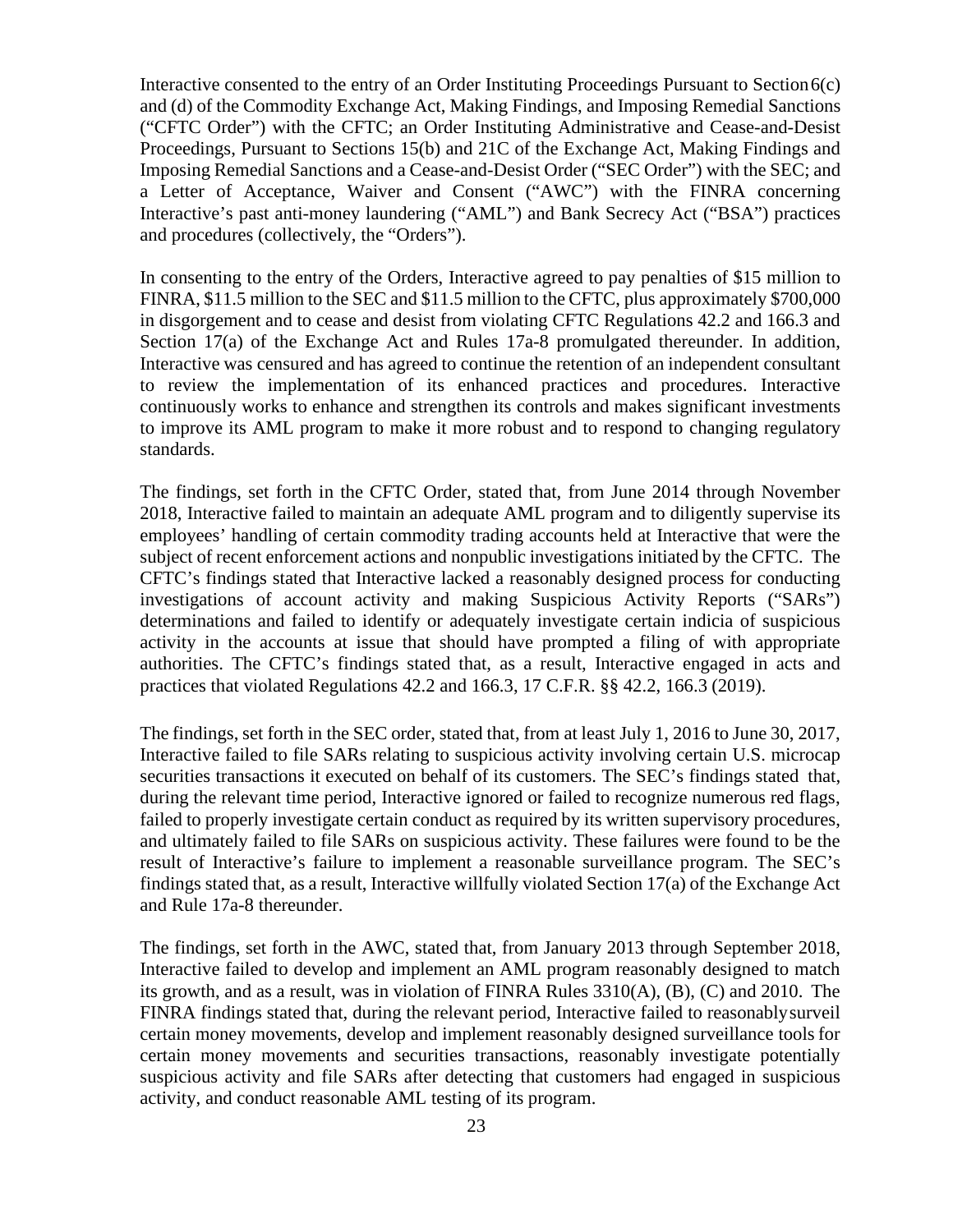#### *Class Action Matter*

On December 18, 2015, a former individual customer filed a purported class action complaint against IB LLC, IBG, Inc., and Thomas Frank, PhD, the Company's Executive Vice President and Chief Information Officer, in the U.S. District Court for the District of Connecticut. The complaint alleges that the former customer and members of the purported class of IB LLC's customers were harmed by alleged ''flaws'' in the computerized system used by the Company to close out (i.e., liquidate) positions in customer brokerage accounts that have margin deficiencies. The complaint seeks, among other things, undefined compensatory damages and declaratory and injunctive relief. On September 28, 2016, the District Court issued an order granting the Company's motion to dismiss the complaint in its entirety, and without providing plaintiff leave to amend. On September 28, 2017, plaintiff appealed to the United States Court of Appeals for the Second Circuit. On September 26, 2018 the Court of Appeals affirmed the dismissal of plaintiff's claims of breach of contract and commercially unreasonable liquidation but vacated and remanded back to the District Court plaintiff's claims for negligence. On November 30, 2018, the plaintiff filed a Second Amended Complaint. The Company filed a motion to dismiss the new complaint on January 15, 2019 requesting that the District Court dismiss the remaining negligence claims. On September 30, 2019, the Court denied IBKR's motion to dismiss. The parties are currently engaged in class discovery. Plaintiff's motion for class certification is due on August 16, 2021. We do not believe that a purported class action is appropriate given the great differences in portfolios, markets and many othercircumstances surrounding the liquidation of any particular customer's margin-deficient account. IB LLC and the related defendants intend to continue to defend themselves vigorously against the case.

#### *Trading Technologies Matter*

On February 3, 2010, Trading Technologies International, Inc. ("Trading Technologies") filed a complaint in the U.S. District Court for the Northern District of Illinois, Eastern Division, against IBG LLC and IB ("Defendants"). The complaint, as amended, alleges that the Defendants have infringed and continue to infringe twelve U.S. patents held by Trading Technologies. Trading Technologies is seeking, among other things, unspecified damages and injunctive relief. The Defendants filed an answer to Trading Technologies' amended complaint, as well as related counterclaims. The Defendants deny Trading Technologies' claims, assert that the asserted patents are not infringed and are invalid, and assert several other defenses as well.

The asserted patents were the subject of petitions before the United States Patent and Trademark Office ("USPTO") seeking Covered Business Method Review ("CBM Review"). The USPTO Patent Trial Appeal Board ("PTAB") found all claims of ten of the twelve asserted patents to be invalid. Of the remaining two patents, 53 of the 56 claims of one patent were held invalid and the other patent survived CBM Review proceedings. Appeals were filed by either Defendants or Trading Technologies on all PTAB determinations.

The United States Court of Appeals for the Federal Circuit vacated the CBM Review determinations of invalidity for four patents, concluding that these patents were not eligible for CBM Review. In August 2020, the District Court held in a summary judgment ruling that two of the remaining four patents were invalid. The District Court trial with respect to the two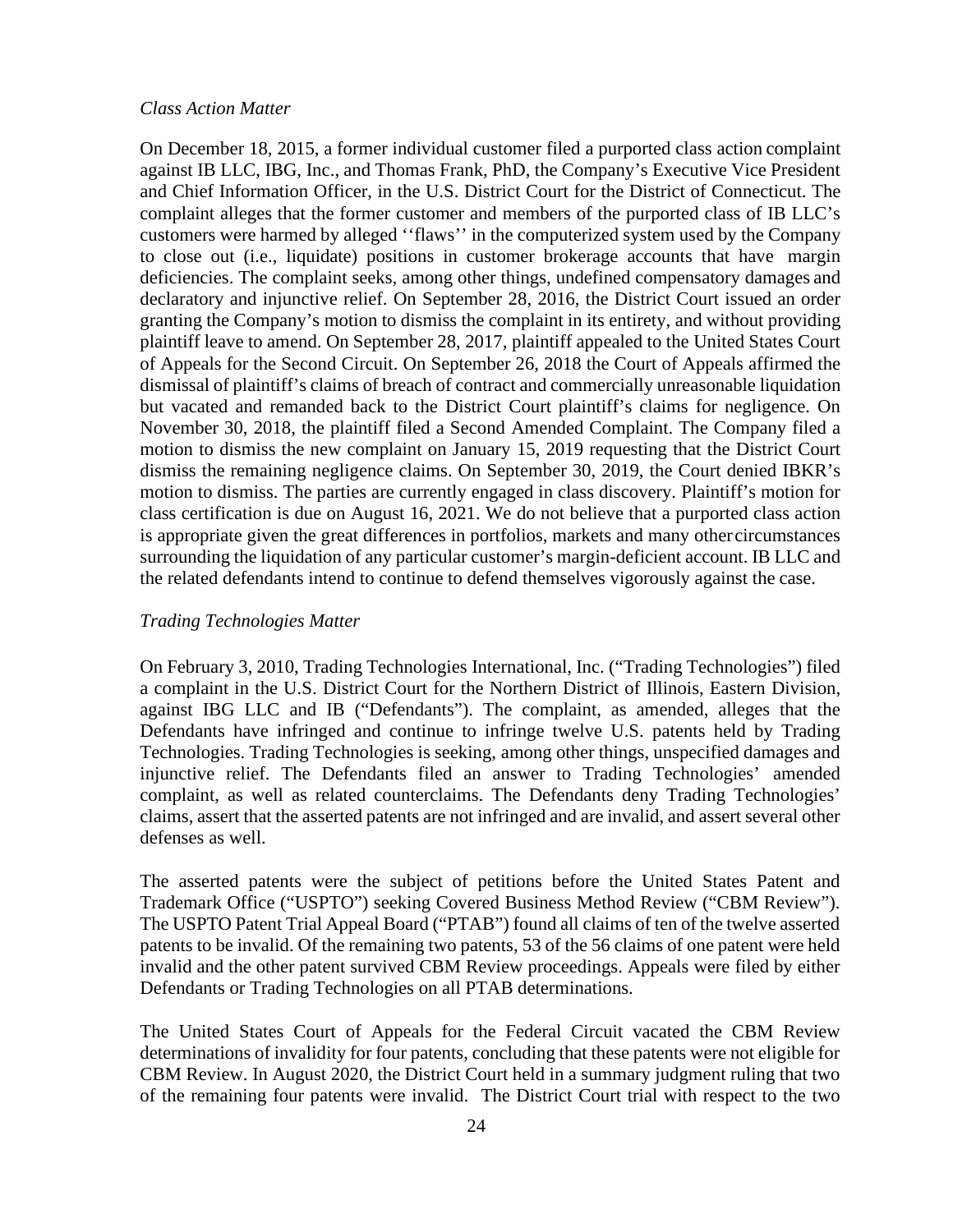remaining patents concluded in September 2021.

On September 7, 2021, the jury found that IBG LLC and IB LLC infringed two patents owned by Trading Technologies, but the jury recognized that any infringement by IBG LLC and IB LLC was not willful, and therefore not subject to enhanced damages. The jury awarded \$6,610,985 to Trading Technologies, an amount far less than it had sought in damages. IBG LLC and IB LLC continue to believe that Trading Technologies' patents are invalid, and even if valid, that IBG LLC and IB LLC did not infringe the patents.

## *Further Information*

For current information on regulatory and enforcement matters involving Interactive Brokers LLC's securities business, please visit [http://brokercheck.finra.org](http://#) and search under "Firm" Interactive Brokers LLC, click on "Detailed Report" and review the section of the report entitled "Disclosure Events."

For current information on regulatory and enforcement matters involving Interactive Brokers LLC's futures business, please visit [http://www.nfa.futures.org/basicnet/](http://#) and search under "Firm name" Interactive Brokers LLC, then click on "Details" under the heading "Regulatory Actions."

## **IX.Overview of Customer Fund Segregation and Collateral Management**

As described above, Interactive is registered as an FCM with the U.S. CFTC and as a brokerdealer with the U.S. SEC and is therefore required to abide by the rules of those regulators, in addition to applicable FINRA and NFA rules.

In general, customer money is segregated in special bank or custody accounts, which are designated for the exclusive benefit of customers of IB. This protection is a core principleof commodities and securities brokerage. By properly segregating customers' assets, such assets should be available to be returned to customers even in the event of a default by or bankruptcy of the broker.

#### <span id="page-23-0"></span>*Commodities Accounts*

#### *Basics of Segregation*

FCMs may maintain up to three different types of accounts for customers, depending on the products a customer trades:

- (i) a Customer Segregated Account (required under CFTC Rule 1.20) for customers that trade futures and options on futures listed on U.S. futures exchanges;
- (ii) a 30.7 Account for customers that trade futures and options on futures listed on foreign boards of trade; and
- (iii) a Cleared Swaps Customer Account for customers trading swaps that are cleared on a Derivatives Clearing Organization ("DCO") registered with the CFTC (Note: IB does not offer cleared swaps trading).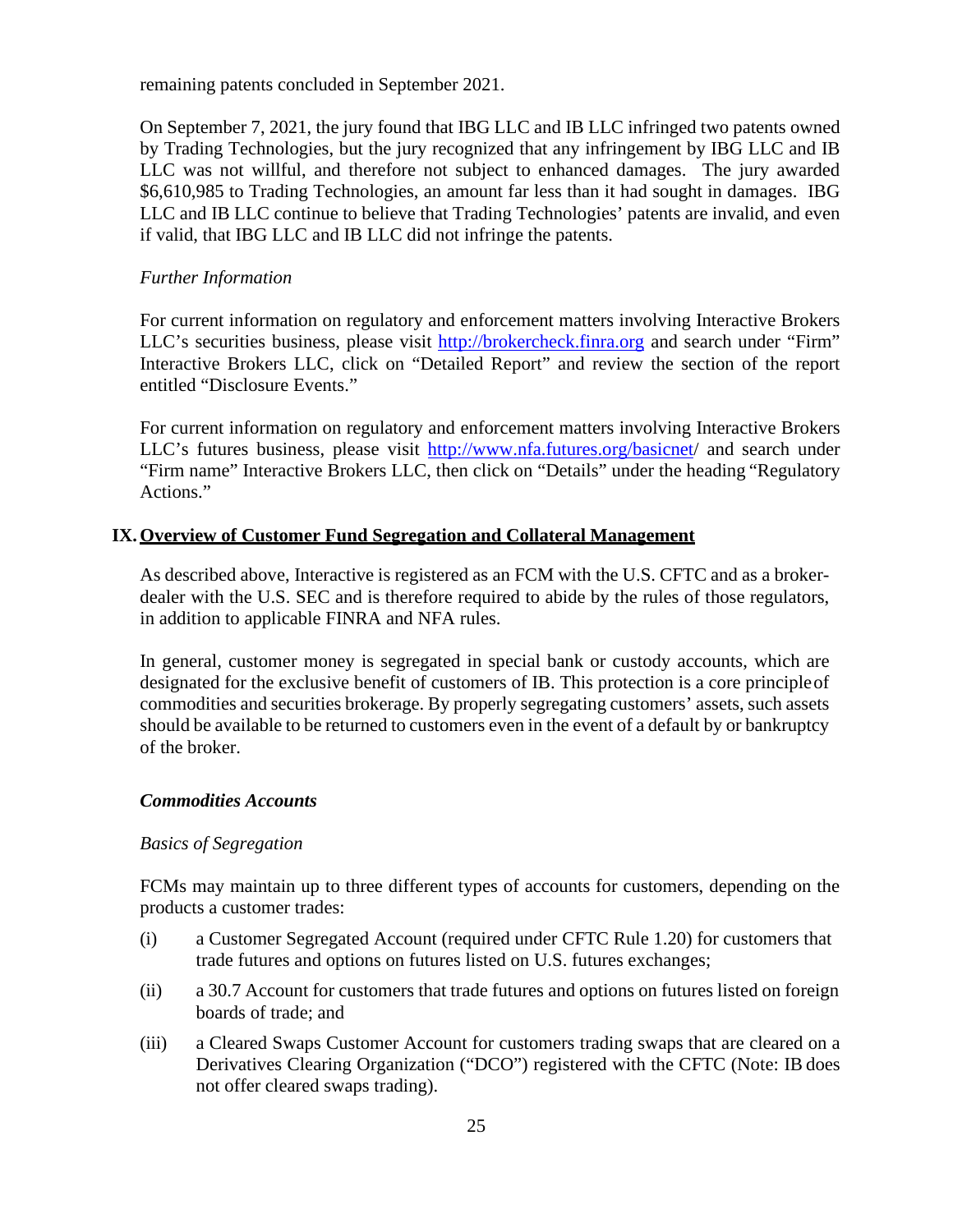The requirement to maintain these separate accounts reflects the different risks posed by the different products. Cash, securities and other collateral (collectively, funds) required to be held in one type of account, *e.g.,* the Customer Segregated Account, may not be commingled with funds required to be held in another type of account, *e.g.*, the 30.7 Account, except as the CFTC may permit by order.

#### *Customer Segregated Account*

Funds that Segregated Customers deposit with an FCM, or that are otherwise required to be held for the benefit of customers, to margin futures and options on futures contracts traded on futures exchanges located in the U.S., *i.e.,* designated contract markets, are held in a Customer Segregated Account in accordance with section  $4d(a)(2)$  of the Act and CFTC Rule 1.20. Customer Segregated Funds held in the Customer Segregated Account may not be used to meet the obligations of the FCM or any other person, including another customer.

All Customer Segregated Funds may be commingled in a single account, *i.e.,* an omnibus Customer Account, and held with: (i) a bank or trust company located in the U.S.; (ii) a bank or trust company located outside of the U.S. that has in excess of \$1 billion of regulatory capital; (iii) an FCM; or (iv) a DCO. Such a commingled account must be properly titled to make clear that the funds belong to, and are being held for the benefit of, the FCM's Segregated Customers. Unless a customer provides instructions to the contrary, an FCM may hold Customer Segregated Funds only: (i) in the U.S.; (ii) in a money center country (Canada, France, Italy, Germany, Japan, and the United Kingdom); or (iii) in the country of origin of the currency.

An FCM must hold sufficient U.S. dollars in the U.S. to meet all U.S. dollar obligations and sufficient funds in each other currency to meet obligations in such currency. Notwithstanding the foregoing, assets denominated in a currency may be held to meet obligations denominated in another currency (other than the U.S. dollar) as follows: (i) U.S. dollars may be held in the U.S. or in money center countries to meet obligations denominated in any other currency; and (ii) funds in money center currencies may be held in the U.S. or in money center countries to meet obligations denominated in currencies other than the U.S. dollar.

#### *30.7 Accounts and Special Risks of Engaging in Trading on Foreign Markets*

Funds that 30.7 Customers deposit with an FCM, or that are otherwise required to be held for the benefit of 30.7 Customers, to margin futures and options on futures contracts traded on foreign boards of trade (*i.e.,* 30.7 Customer Funds, sometimes referred to as the foreign futures and foreign options secured amount) are held in 30.7 Accounts in accordance with CFTC Rule 30.7.

Funds required to be held in a 30.7 Account for or on behalf of 30.7 Customers may be commingled in an omnibus 30.7 Account and held with: (i) a bank or trust company located in the U.S.; (ii) a bank or trust company located outside the U.S. that has in excess of \$1 billion in regulatory capital; (iii) an FCM; (iv) a DCO; (v) the clearing organization of any foreign board of trade; (vi) a foreign broker; or (vii) such clearing organization's or foreign broker's designated depositories. Such a commingled account must be properly titled to make clear that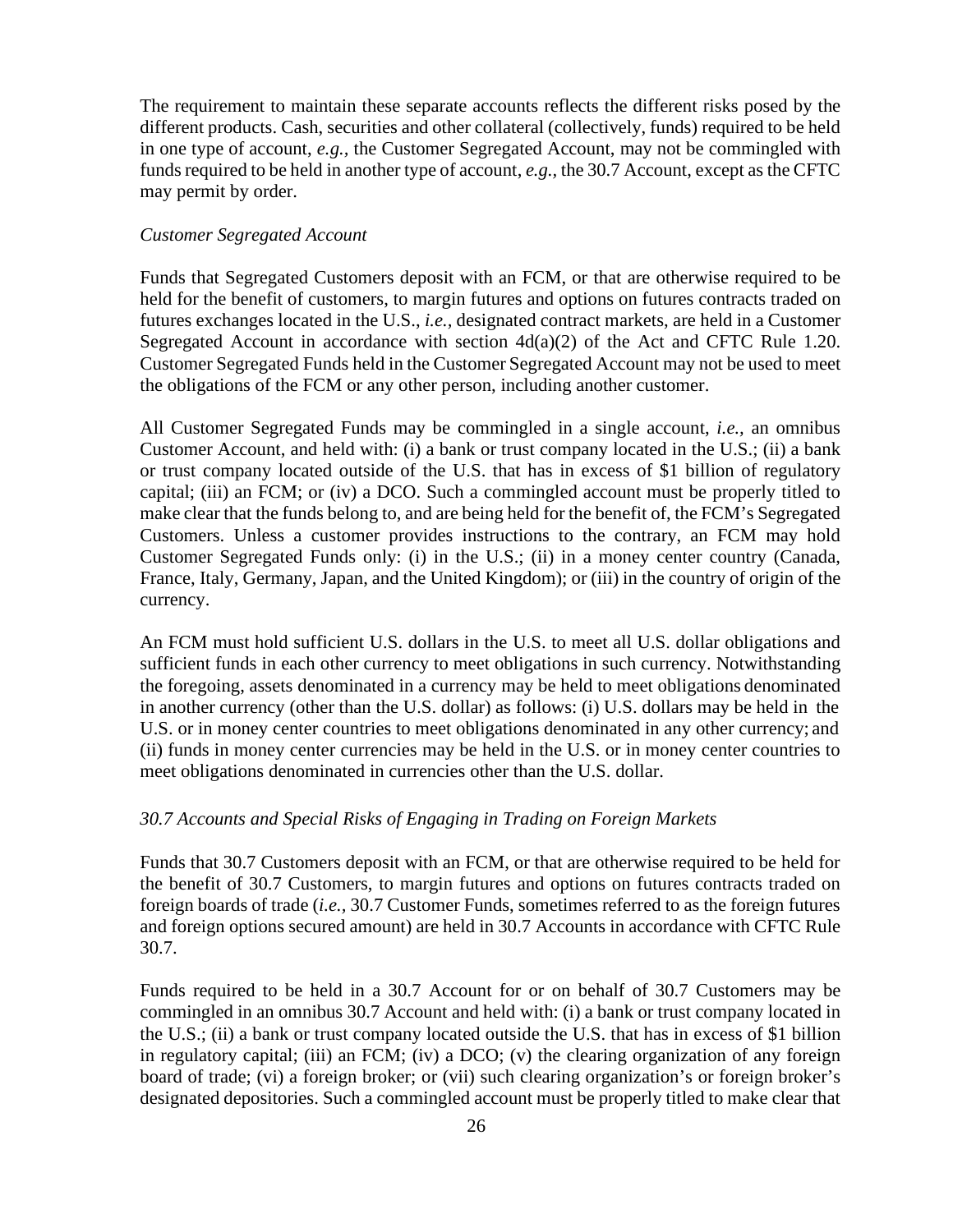the funds belong to, and are being held for the benefit of, the FCM's 30.7 Customers. As explained below, CFTC Rule 30.7 restricts the amount of such funds that may be held outside of the U.S.

Because customers trading on foreign markets assume additional risks, the CFTC generally does not permit funds held to margin foreign futures and foreign options transactions to be held in the same account as Customer Segregated Funds or Cleared Swaps Customer Collateral. Laws or regulations will vary depending on the foreign jurisdiction in which the transaction occurs, and funds held in a 30.7 Account outside of the U.S. may not receive the same level of protection as Customer Segregated Funds. If the foreign broker carrying 30.7 Customer positions fails, the broker will be liquidated in accordance with the laws of the jurisdiction in which it is organized, which laws may differ significantly from the U.S. Bankruptcy Code. Return of 30.7 Customer Funds to the U.S. will be delayed and likely will be subject to the costs of administration of the failed foreign broker in accordance with the law of the applicable jurisdiction, as well as possible other intervening foreign brokers, if multiple foreign brokers were used to process the U.S. customers' transactions on foreign markets.

If the foreign broker does not fail but the 30.7 Customers' U.S. FCM fails, the foreign broker may want to assure that appropriate authorization has been obtained before returning the 30.7 Customer Funds to the FCM's trustee, which may delay their return. If both the foreign broker and the U.S. FCM were to fail, potential differences between the trustee for the U.S. FCM and the administrator for the foreign broker, each with independent fiduciary obligations under applicable law, may result in significant delays and additional administrative expenses. Use of other intervening foreign brokers by the U.S. FCM to process the trades of 30.7 Customers on foreign markets may cause additional delays and administrative expenses. It is also important to understand that, in the event of an FCM's bankruptcy, 30.7 Customers comprise a single account class under the Bankruptcy Code and the Commission's Bankruptcy Rules. Therefore, if a U.S. FCM were to fail and there was a shortfall in 30.7 Customer Funds arising from losses in one foreign jurisdiction, those losses would be shared pro rata by all 30.7 Customers, including customers that did not engage in trading in that jurisdiction.

## *Excess Funds Maintained in Customer Segregated Account(s) and 30.7 Account(s) toProvide Extra Customer Protection*

In order to provide extra protection for customer accounts, Interactive deposits a portion ofits own funds in Customer Segregated Accounts and 30.7 Accounts as a buffer. These excess funds are held for the exclusive benefit of IB customers while held in Customer Segregated Accounts and 30.7 Accounts. As of March 31, 2022, IB seeks to maintain an excess of at least \$155 – \$245 MM in Customer Segregated Accounts and \$80 - \$120 MM in 30.7 Accounts.

#### <span id="page-25-0"></span>*Securities Accounts*

Securities customers' cash is maintained on a net basis in the customer reserve accounts maintained by IB in accordance with securities regulations. (Please note that funds held for customers that trade forex through IB are included in these securities calculations). To the extent that any one customer maintains a margin loan with IB, that loan will be fully secured by securities generally valued at up to 200% of the loan, although under Regulation T and applicable portfolio margin rules, acceptable collateral may be lower in value but is subject to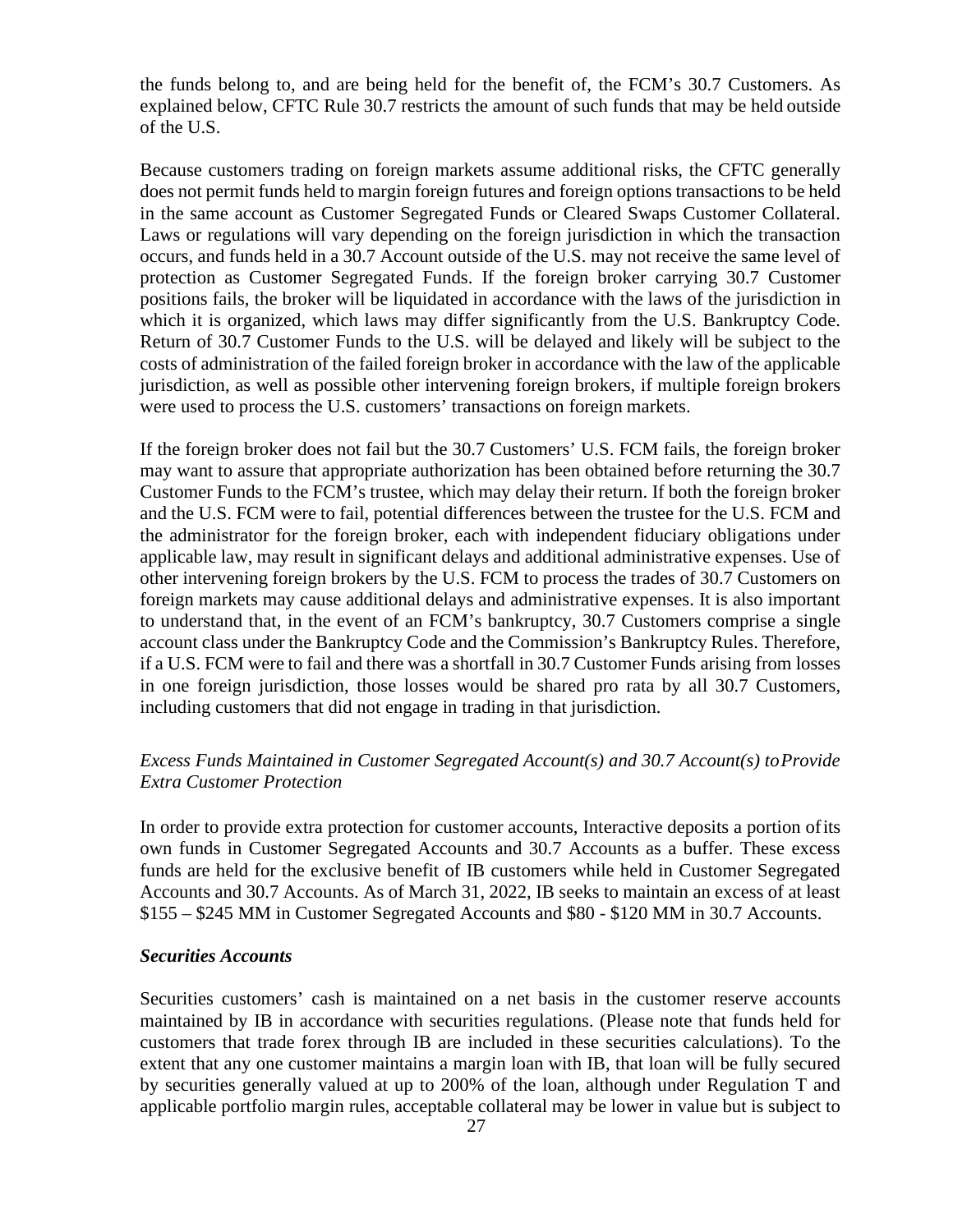real-time monitoring.

The security of the loan is enhanced by IB's conservative margin policies, which generally do not allow the borrower to fulfill a margin requirement within several days, as permitted by regulation. Instead, as discussed below, IB monitors and acts on a real-time basis to automatically liquidate positions and repay the loan to increase account equity when thereis a margin deficiency. This brings the borrower back into margin compliance without putting IB and other customers at risk.

Reserve deposits are distributed across a number of large U.S. banks with investment-grade ratings so that IB can avoid a concentration risk with any single institution. No single bank holds more than 5% of total customer funds held by IB.

In order to further enhance IB's protection of its customers' assets, Interactive sought and received approval from FINRA to perform and report the reserve computation on a daily basis, instead of once per week as otherwise permitted under SEC regulations. IB initiated daily computations in December 2011, along with daily adjustments of the money set aside in reserve accounts for its customers. Reconciling accounts and customer reserves daily instead of weekly is just another way that Interactive seeks to provide state-of-the-art protection for its customers.

Customer-owned, fully-paid securities are protected in accounts at depositories and custodians that are specifically identified for the exclusive benefit of customers. IB reconciles positions in securities owned by customers daily to ensure that these securities have been segregated at the depositories and custodians.

Customer securities accounts at Interactive are protected by the Securities Investor Protection Corporation ("SIPC") for a maximum coverage of \$500,000 (with a cash sublimit of \$250,000) and under Interactive's excess SIPC policy with certain underwriters at Lloyd's of London for up to an additional \$30 million (with a cash sublimit of \$900,000) subject to an aggregate limit of \$150 million. Futures and options on futures are not covered. As with all securities firms, this coverage provides protection against failure of a broker-dealer, not against loss of market value of securities.

More information on how IB handles customer funds is available on the IB website at [www.interactivebrokers.com/security.](http://#)

#### <span id="page-26-0"></span>*Notice Regarding Risks of Engaging in Trading in Foreign Markets*

As discussed above, IB takes careful measures in choosing counterparties with which to invest customer funds and performs a daily secured amount computation to segregate customers' funds in connection with trading on foreign markets. Customer funds are also insured as stated above. However, it should be noted that in the event of the insolvency of IB, or the insolvency of a foreign broker or foreign depository that is holding IB's customer funds, funds held in foreign jurisdictions may be subject to a different bankruptcy regime and legal system than funds held in the U.S. In addition, a customer also is subject to potential fellow customer risk in foreign jurisdictions; this risk is minimized by the firm's real-time risk management policies and procedures. For purposes of bankruptcy protection, a customer that trades only in one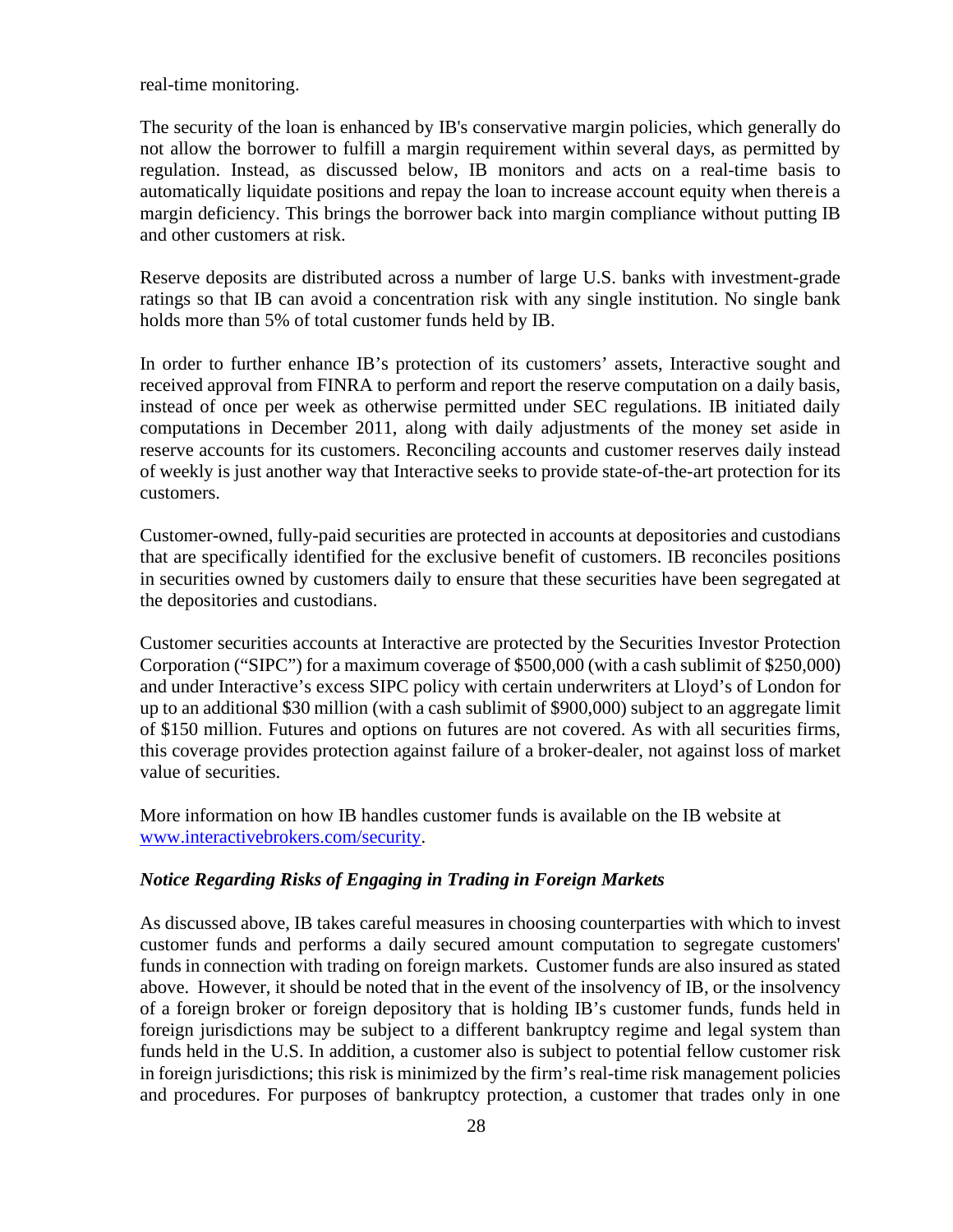country or in one market is also exposed to fellow customer risk from losses that may be incurred in other countries and other markets.

# <span id="page-27-0"></span>**X. Information on Filing Complaints**

If you wish to file a complaint with Interactive, we encourage you to send your complaint via Account Management for the most expedient and efficient handling. This can be done by clicking on "Message Center." Under "New Ticket" select the most relevant Category and Sub-Category relating to the issue. For more information on filing a complaint in thismanner, please visit IB's website at [https://ibkr.info/node/1302.](http://#)

Alternatively, customers may send their complaints by contacting customer service using the information provided on the IB website at [www.interactivebrokers.com/help](http://#) or by hard copy addressed to:

Legal & Compliance Department Interactive Brokers LLC One Pickwick Plaza Greenwich, CT 06830

- A customer that wishes to file a complaint about IB with the CFTC can contact the CFTC either electronically at [https://forms.cftc.gov/\\_layouts/PublicForms/TipsAndComplaints.aspx](http://#) or by calling the Division of Enforcement toll-free at 866-FON-CFTC (866-366-2382).
- A customer that wishes to file a complaint about IB with the NFA may do so electronically at ht[tps://www.nfa.futures.org/ComplaintNet/complaint.aspx](http://#) or by calling NFA directly at 800-621-3570.
- A customer that wishes to file a complaint about IB with the CME Group may do so electronically at ht[tps://www.cmegroup.com/market-regulation/file-complaint.html o](http://#)r by calling CME Group directly at 312-341-7970.

## <span id="page-27-1"></span>**XI. Financial Data**

The following financial information is current as of March 31, 2022 for Interactive. Additional financial information is available on IB's website at [https://www.interactivebrokers.com/en/index.php?f=7464.](http://#)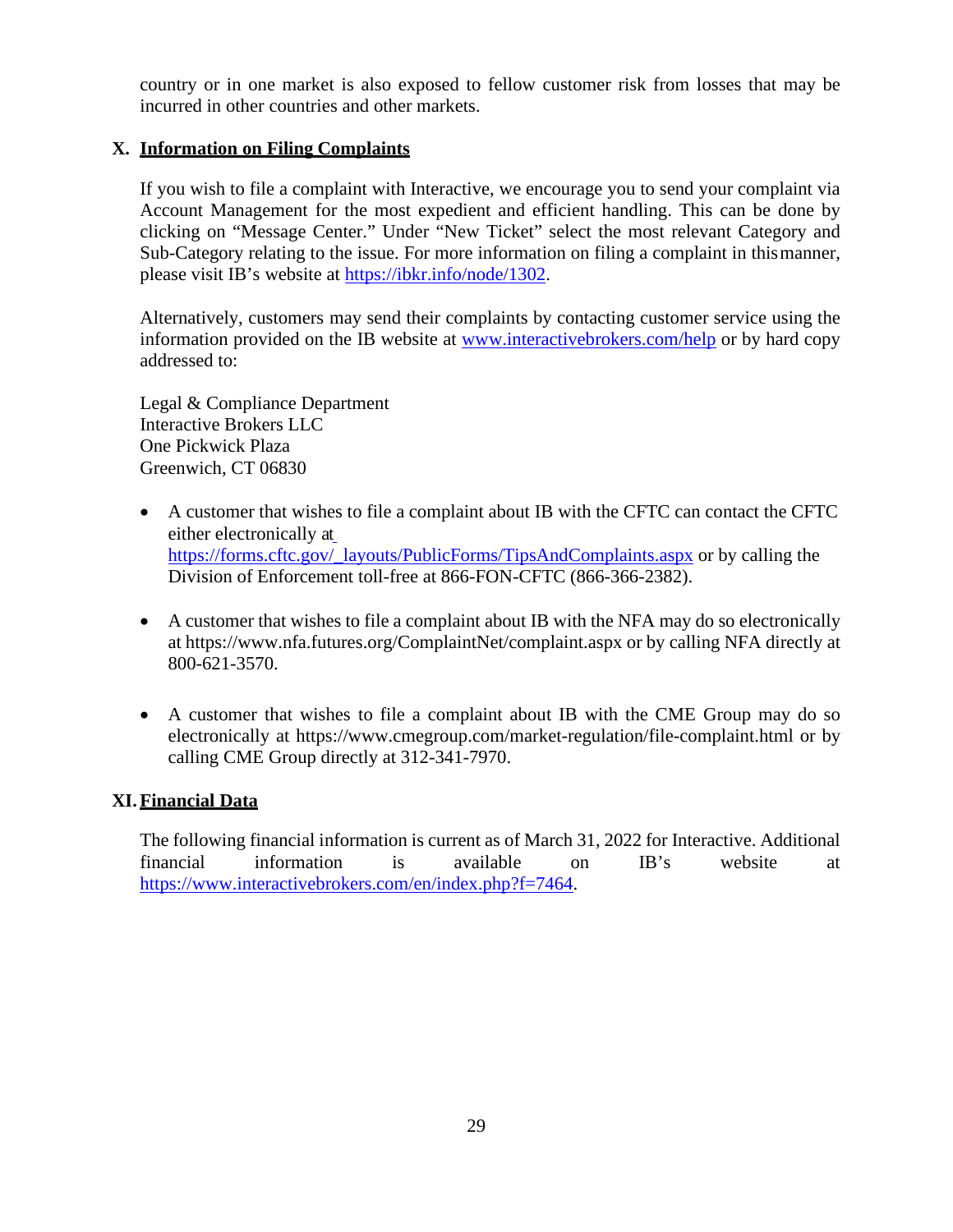| <b>Financial Data</b>         | Value as of March 31, 2022<br>(All \$s in millions) |
|-------------------------------|-----------------------------------------------------|
| <b>Total Equity/Net Worth</b> | \$6,514                                             |
| <b>Regulatory Capital</b>     | \$5,662                                             |

| Dollar value of IB's margin requirements not related to<br>customers (i.e., affiliate, non-customer and house) as a<br>percentage of the aggregate margin requirement for futures<br>customers, Cleared Swaps Customers, and 30.7 customers. <sup>7</sup>                                                 | 1.16%                                                                                                                                                                                                                                        |
|-----------------------------------------------------------------------------------------------------------------------------------------------------------------------------------------------------------------------------------------------------------------------------------------------------------|----------------------------------------------------------------------------------------------------------------------------------------------------------------------------------------------------------------------------------------------|
| The smallest number of futures customers, Cleared Swaps<br>Customers, and 30.7 customers that comprise 50 percent of<br>IB's total funds held for futures customers, Cleared Swaps<br>Customers, and 30.7 customers, respectively                                                                         | 205 (futures)<br>0 (cleared swaps customers)<br>47 (30.7 customers)                                                                                                                                                                          |
| Aggregate notional value, by asset class, of all non-hedged,<br>principal over-the-counter transactions into which IB has<br>entered <sup>8</sup>                                                                                                                                                         | \$1                                                                                                                                                                                                                                          |
| Amount, generic source and purpose of any committed<br>unsecured lines of credit (or similar short-term funding) IB<br>has obtained but not yet drawn upon                                                                                                                                                | \$100<br>Committed revolving credit facility from<br>parent company.                                                                                                                                                                         |
| Aggregated amount of financing IB provides for customer<br>transactions involving illiquid financial products for which<br>it is difficult to obtain timely and accurate prices                                                                                                                           | \$0<br>IB does not have a dedicated margin financing<br>facility for its futures, options, or cleared<br>swaps customers. Financing for securities<br>customers is provided only on marginable<br>securities in accordance with FINRA rules. |
| Percentage of futures customer, Cleared Swaps Customer,<br>and 30.7 customer receivable balances that IB had to write-<br>off as uncollectable during the past 12–month period, as<br>compared to the current balance of funds held for futures<br>customers, Cleared Swaps Customers, and 30.7 customers | 0%                                                                                                                                                                                                                                           |

<span id="page-28-0"></span> $<sup>7</sup>$  As noted above, IB may make certain trades to reduce currency exposure and may trade certain options box spreads to</sup> lock in an interest rate on the investment of house funds, but in general, IB does not conduct proprietary trading. Additionally, IB does not trade against customer orders. However, certain IB affiliates (defined as entities under common control and employees of the firm) hold accounts with IB to trade for their own purposes. For regulatory purposes, IB's affiliates are not treated as customers.

<span id="page-28-1"></span><sup>&</sup>lt;sup>8</sup> This category reflects accumulated foreign currency balances and not principal over-the-counter transactions with market counterparties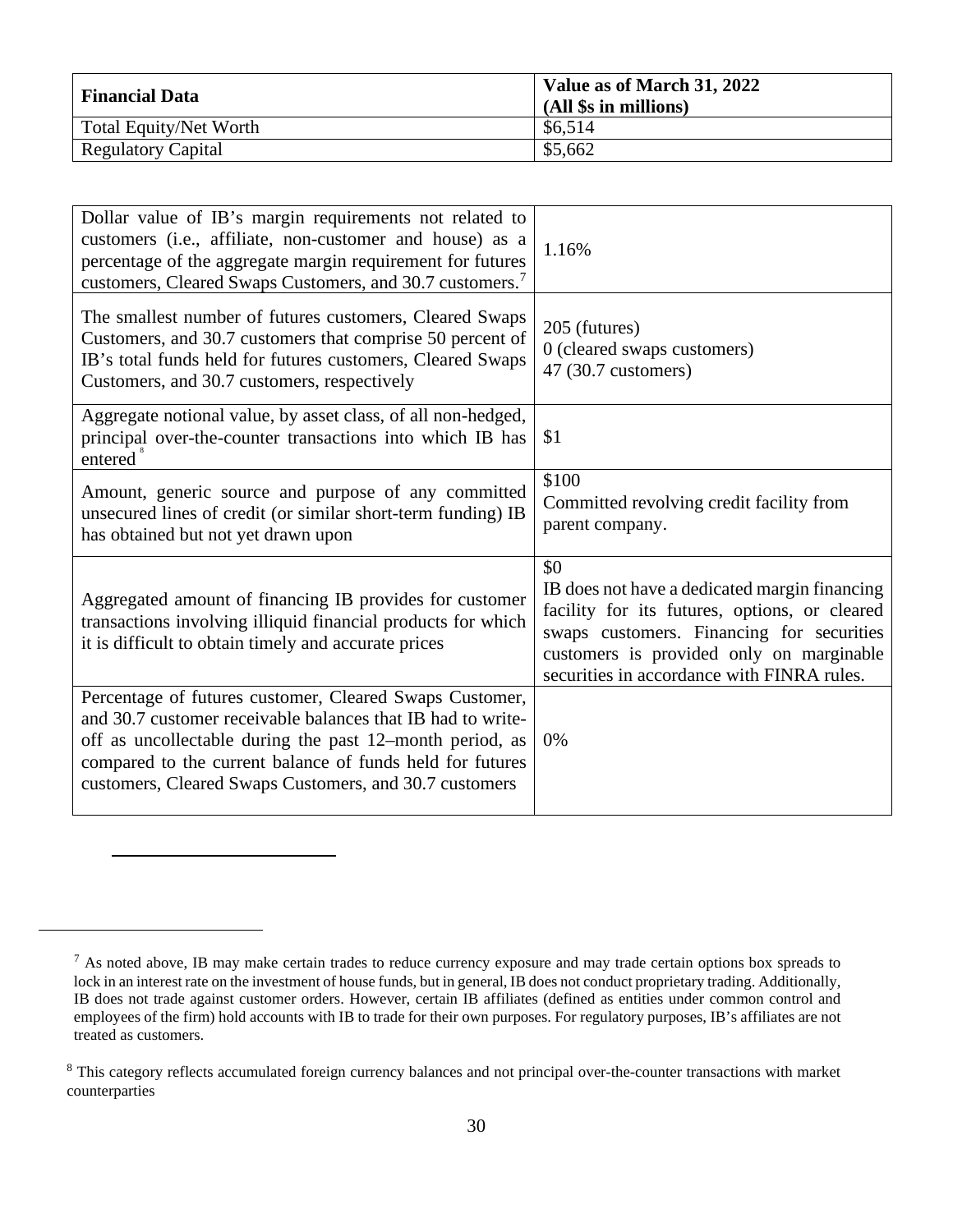## <span id="page-29-0"></span>**XII. Summary of Risk Practices, Controls and Procedures**

The core of the Group's risk management philosophy is the utilization of its fully-integrated computer systems to perform critical, risk-management activities on a real-time or near realtime basis. For IB, integrated risk management seeks to ensure that each customer's positions are continuously credit checked and brought into margin compliance if account equity falls short of margin requirements, in order to resolve margin deficiencies and prevent account deficits. IB's policy is not to provide financing on illiquid financial products for which timely and accurate prices are difficult to obtain.

Throughout the trading day, IB calculates margin requirements for each of its customers on a real-time or near real-time basis across all product classes (stocks, options, futures, bonds, forex, and mutual funds) and across all currencies, and all orders are credit checked prior to submission. Recognizing that IB's customers are experienced investors, IB expects its customers to manage their positions proactively and IB provides tools to facilitate its customers' position management. These tools are designed to allow IB's customers to understand and manage their trading risks. IB's risk management tools and policies help IB maintain low commissions, by not having to price in the cost of credit losses.

IB's customers generally are alerted to approaching margin violations, but if a customer's equity falls below the amount required to support that customer's margin requirements, IB will generally automatically liquidate positions on a real-time or near real-time basis to bring the customer's account into margin compliance. This is done to protect IB, as well as the customer, from excessive losses. The credit management process is largely automated and is overseen by experienced risk management personnel.

As a safeguard, pending liquidation trades generally are displayed on custom-built liquidation monitoring screens that are part of the toolset IB's risk management staff uses to monitor performance of IB's credit system. In the event IB's systems absorb anomalous market data from exchanges, which prompts liquidation messages, risk management staff have the ability to halt liquidations that meet specific criteria. The liquidation halt function is highly restricted and monitored.

IB has automated many other controls surrounding its brokerage business as well as that ofits affiliates. Key automated controls include the following:

- $\triangleright$  IB's technical operations group continuously monitors its network and the proper functioning of each of its nodes (exchanges, Internet service providers ("ISPs"), leased customer lines and IB's own data centers) around the world.
- $\triangleright$  IB's credit manager software provides pre and post-execution controls by:
	- testing customer orders to ensure that the customer's account holds enough equity to support the execution of the order, rejecting the order if equity is insufficient or directing the order to an execution destination if equity is sufficient; and
- $\triangleright$  continuously updating a customer account's equity and margin requirements and, if the account's equity falls below its minimum margin requirements, issuing liquidating orders in a sequence generally intended to minimize the impact on account equity. IB's clearing system captures trades in real-time or near real-time and performs automated reconciliation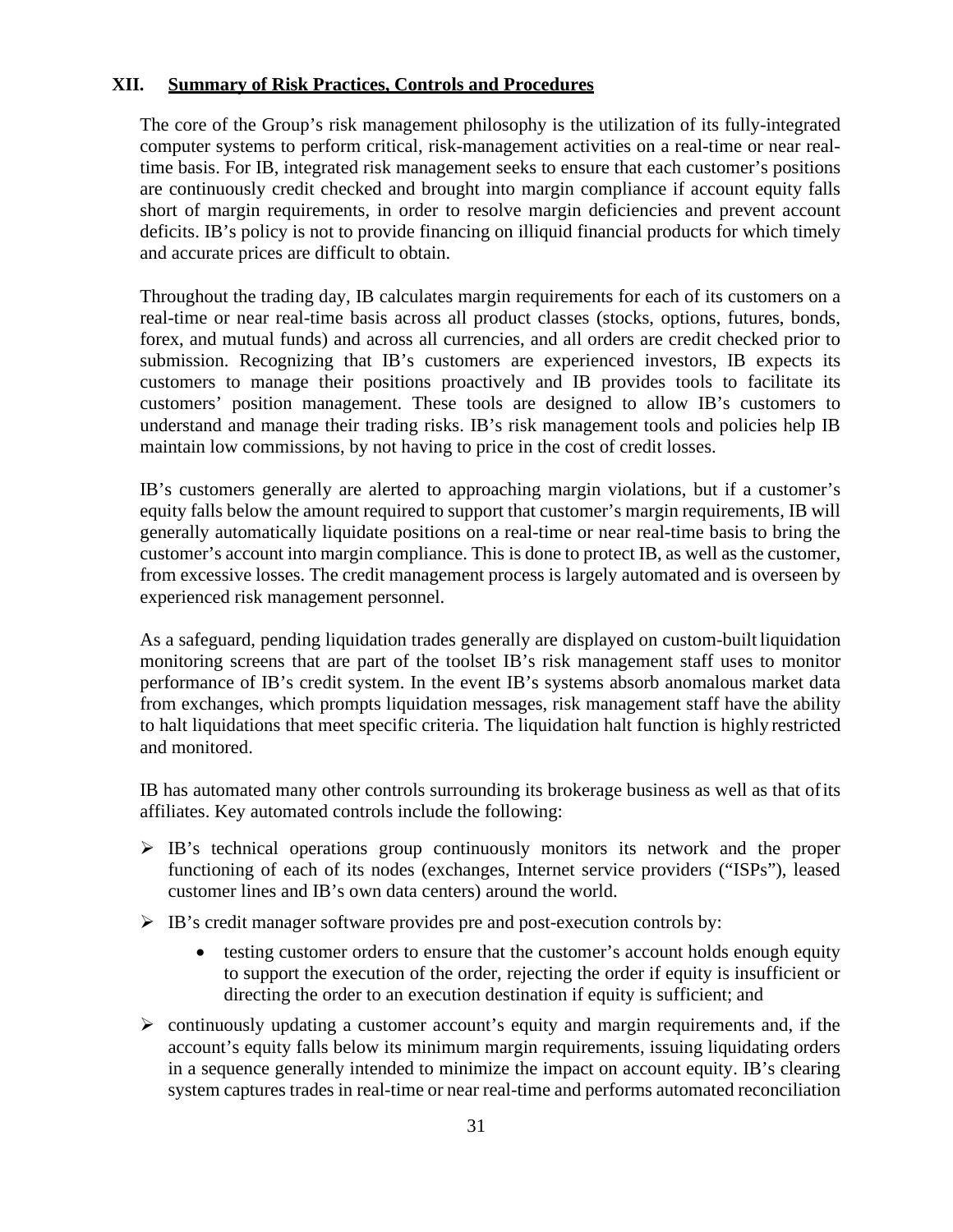of trades and positions, corporate action processing, customer account transfer, options exercise, securities lending and inventory management, allowing the firm to effectively manage operational risk.

 $\triangleright$  The Group's accounting system operates with automated data feeds from clearinghouses and banking systems, allowing the firm to produce financial statements for all parts of its business daily by mid-day of the day following trade date.

As mentioned above, in markets in which IB is not an exchange or clearing member, it may utilize the services of an affiliated or unaffiliated broker to execute and clear transactions. These transactions are carried in accounts at the local broker. Similarly, IB may execute and clear transactions for its affiliates. In the ordinary course of business, accounts of affiliates are margined in the same way as accounts of other customers.

Pursuant to the firm's policy, credit analysis is performed on all counterparties (including those through which IB invests customer funds as permitted under CFTC and SEC rules) prior to establishing a relationship. As described above, risk limits are assigned based on the nature of the relationship and, as part of the review process, financial performance is examined using three to five years of audited financial statements, credit ratings and any regulatory reports. Counterparty credit analyses are renewed at least annually. Daily and, in certain cases, realtime measurement of exposures to credit counterparties is largely automated and is monitored by the Credit Department.

Prior to joining a new clearinghouse, IB examines the operational procedures delineated in the bylaws of the clearinghouse, with emphasis on the margin and clearing fund calculations as well as the clearinghouse's default procedures. Annual reviews are conducted to monitor for any material changes to the existing policies and procedures. Since the largest risk with clearinghouses is operational risk, IB carefully reviews and verifies that the risk management policies and procedures are adequate to mitigate a default risk that could impact non-defaulting clearing members.

## *Risks in Connection with IB's Activities as an FDM*

The risks associated with IB's forex activities generally include market risk, liquidity risk, settlement risk and credit risk. The market risk is centered on daily market fluctuations in the underlying spot prices, which can potentially expose IB to sharp increases in risk when the market moves against its open positions. Given that IB trades externally on behalf of its customers, its exposure to market risk is mitigated by the use of IB's real-time or near realtime risk management controls described above.

Each Liquidity Provider that quotes on IB's forex platform is assigned a risk limit by the Group's Credit Department (through the process described in section V above), which is coded into IB's system. In general, once 90% of the credit limit is used for a specific settlement date, IB will only pass customer orders along to that Liquidity Provider if the orders reduce the overall credit exposure.

IB also engages in forex swaps to meet cash management needs and regulatory requirements. Since the vast majority of the FX swaps IB enters into are continuously rolled over, actual